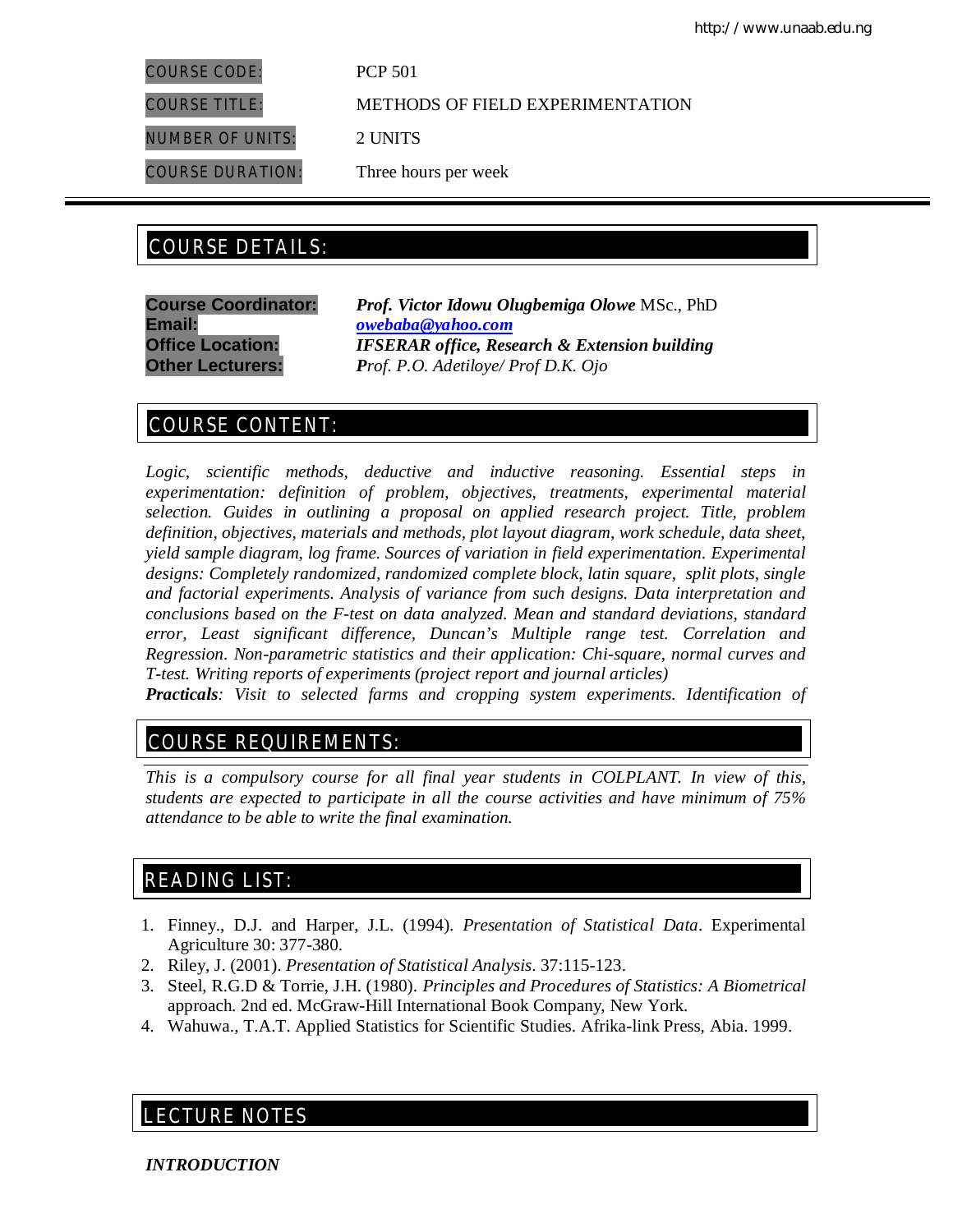*In general, statistics deals with the collection, analysis and interpretation of data. Statistics is the science of application of qualitative and quantitative techniques for making inductive inference. Statistics is concerned with the development of application of methods and techniques for collection, analysis and interpretation of numerical information to achieve defined objectives.*

# *USE OF STATISTICS*

*Statistics can be useful in several situations. These include:*

- 1. Description of situation e.g. tables and graphs to describe the yield of different crop varieties.
- 2. Used in decision making i.e. sampling of a handful of products from large number of random sample to determine if the quality is good or bad.
- 3. Accessing variability in quality e.g. Seed planter used to plant seed of different sizes
- 4. Degree of association between factors or variables
- 5. Prediction statistics can be used to predict the yield or a crop based on the nutrient in the soil or the amount of irrigation water applied, or the yield at different planting densities
- 6. Statistics is the tool for carrying out scientific experiments.

# *ESSENTIAL STEPS IN EXPERIMENTATION*

*The correct choice of a statistical procedure for any experiment must be based on sound knowledge of statistics and the subject matter of the research. Thus, a good experiment can be designed by:*

- 1. A subject matter specialist (SMS) with some training in experimental statistics
- 2. A statistician with some background and experience in the subject matter under experimentation
- 3. A joint effort and cooperation between a statistician the SMS

*Problem definition*

- You begin by asking questions from what you have observed over the years personally or in literature
- Establish if there is truly a problem
- After identifying the problem there is need to do a comprehensive literature review to know how far other scientists have gone on the subject matter and then identify the missing gaps in knowledge. This procedure is very important because it avoids duplication of efforts.

# *Definitions of Objectives*

*There would be one of more objectives in a research study. The objective should be very brief or concise, self explanatory and achievable.*

*Objective: To evaluate the yield potential of new soyabean varieties. You can have broad objective or general objective and (specific objectives) which always address the specific topic.*

*Avoid rewriting your project title as your objective e.g. Project title: Study of the effect of fertilizer on maize varieties cassava and rewriting that as objective is wrong. The objective in this case is to determine the effect of fertilizer on yield and yield component of maize.*

# *Choice of Treatments*

*Before a researcher can define experimental treatment a very good knowledge of the subject matter is needed. An experimental treatment is any process/procedure whose effect is to be measured and compared with others. The quantitative or qualitative component of a treatment is called the treatment levels. When there are two or more types of treatments, then each treatment is referred to as factor. For example, in the study of the effects of*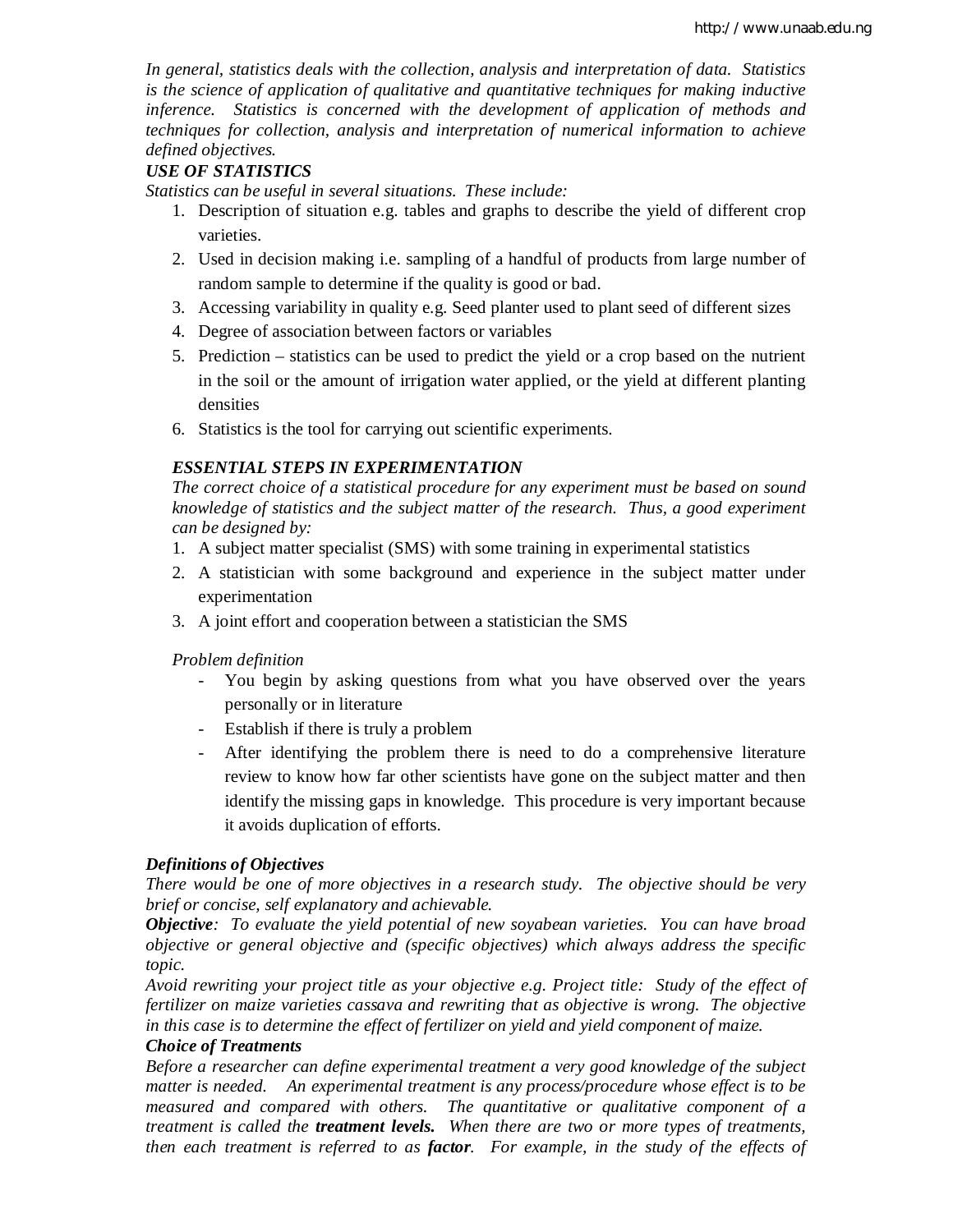*insecticide on the control of insect pests on tomato varieties, there are two factors here, namely: the insecticides to be used and the number of tomato varieties in the study.*

# *Definition of Experimental Material*

*Any object or element of the environmental on which treatment is applied and observation made is called experimental material. The portion of unit of experimental material receiving the application of treatment is called the experimental unit or experimental plot in a field experiment.*

*The minimum requirements for a valid experimental design are:*

*Replication: It is the application of a treatment more than once in an experiment. This is done*

- 1. To provide an estimate of experimental errors
- 2. To improve the precision of an experiment
- 3. To increase the scope of inference
- 4. To reduce or control error variance

*Randomization: Every treatment must be given equal chance of being placed within and experimental plot or a sample unit. Randomization of treatments means that the experimental error is randomly distributed, that is the residual error is not clustered. Random distribution of error is important in order to measure the level of statistical significant of effects of treatments or factors. Randomization is done to avoid bias in the allocation of treatments to plots.*

*Blocking: This is accomplished by blocking or subdividing the experimental area or experimental material to more or less homogenous groups.*

#### *Question*

*What is the meaning of the following?*

- 1. Adaptive Research
- 2. Basic Research
- 3. Applied Research

#### *POPULATION PARAMETERS AND SAMPLE STATISTICS*

*Statistics is process of obtaining information about a population. Statistical information is used to make inferences about the population. Statistics deal with taking samples. Samples must be a representative of the population and the information obtained from the sample is called statistics. In order for statistics to be a representative of a population it must give a good estimate of the population parameters. Statistics provide the tool for obtaining information from samples that can apply to a whole population.*

*Parameters are the actual values or information obtained from a population and statistics are information obtained from samples to provide estimates of the real population parameters. There are two ways obtaining data (1) sampling/survey (2) Experimentation.*

*Survey: Survey is carried out in order to describe what is happening about a large population. Survey is carried out when you go out to farmers and obtained information. One of the beauties of survey is that the problems that need research interventions can be identified from field surveys.*

*Experimentation: This involves using definite procedures of asking questions, formulating hypothesis, setting up an experiment to test the hypothesis, (usually called null hypothesis), collection of data, analysis and interpretation of the data followed by a test of hypothesis during which the hypothesis is affirmed or rejected.*

*Each observation make from a sample is called a variable. Examples of variables are germination percentage, plant height, leaf area, dry matter yield and seed yield. The variables from samples may be discrete or continuous. A continuous variable has decimal places and should not be rounded up to whole numbers or integers. Examples are weight and height of the plant. Discrete variables are whole numbers or integers. Examples are days of emergence, leaves per plant and seeds per pod.*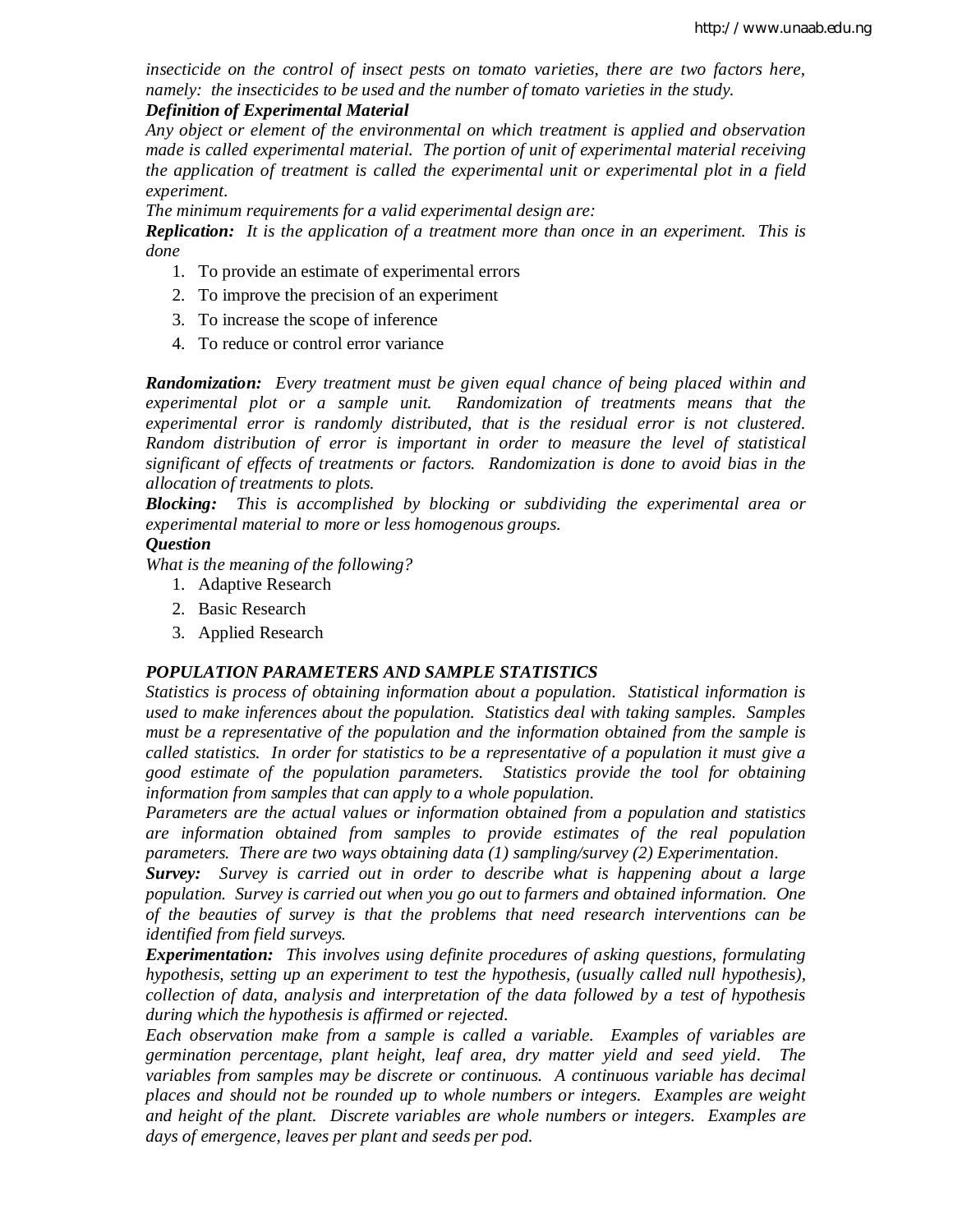*Various Statistics are used in the analysis of agricultural experiments or agricultural data. These include: Mean, mode, media, variance, standard deviation, analysis of variance (ANOVA), correlation, regression, t-test, Z-distribution, chi square and covariance analysis. POLULATION AND SAMPLING*

*Population refers to a defined group that is of interest for study. It could be population of farmers in Ogun State, population of cassava growers in Ogun State or population of orange growers in Ogun State. It could be the number of women farmers in Nigerian or Number of student offering PCP501 course. A defined population or a specified population must be fairly homogenous in some respect but may be heterogeneous in other aspects. That means the population has sub populations. If the class of student in PCP501 is a defined population, its sub-populations will be the number of male and female students. Another subpopulation will be the number of students taking the course from different departments. When we measure the characteristics of an entire population, we use the term population parameters for the population data summary.*

*Such parameters are population mean, population variance population standard deviation (S.D.). It is expensive time consuming and cumbersome to obtain parameters for a large population in the process of studying the population. Consequently, there is the need to take samples from the defined population for measurement and for estimating population parameters. When population parameters are estimated from samples, the estimates are called STATISTICS.*

*Statistics therefore deals with sampling techniques, method of collecting data and analyzing the interpreting the data.*

- *To get a good estimate of the population parameters, it must have the following characteristics:*
	- 1. It must be large enough to cover the various populations and therefore the range of variance. If otherwise a sample may not give a good estimate of the population characteristics.
	- 2. Representative: A sample is representative when it covers the strata of the population as well as the strata variation
	- 3. The sample must be random. Random sampling avoids bias. Random samples must be large enough and must be representative of the population.

# *TECHNIQUES FOR OBTAINING SCIENTIFIC DATA*

1. Survey 2. Experiment

*Surveys are measurement taken from nature without imposing your own conditions or treatment. Surveys provide reasons why the population behave the way it is or explain the characteristics of the data from nature. Surveys are very important agricultural data. For instance a survey can be carried out on the weed spectrum and weed control methods on farmers' field in Ogun State and the kind crops farmers grow. In an experiment, we want to impose our condition on nature and measure the effect of the treatments imposed. For example in an attempt to investigate how to reduce malnutrition in children, in Ogun State, we can decide to fortify the food of children with soymilk and see how the children will grow or respond to the treatment. We can also try to use different rates of fertilizer to increase yield.*

*Scientists carry out experiments in various fields. Scientific experiments share the following features:*

- A review of facts, theories and proposals
- Formulation of logical hypothesis that can be subject to testing by experimental methods. A hypothesis is a proposition about a situation. The proposition may be true or not be true. An improved variety of maize will perform better than local variety in all locations. An experiment can be conducted to determine whether the hypothesis is true or not.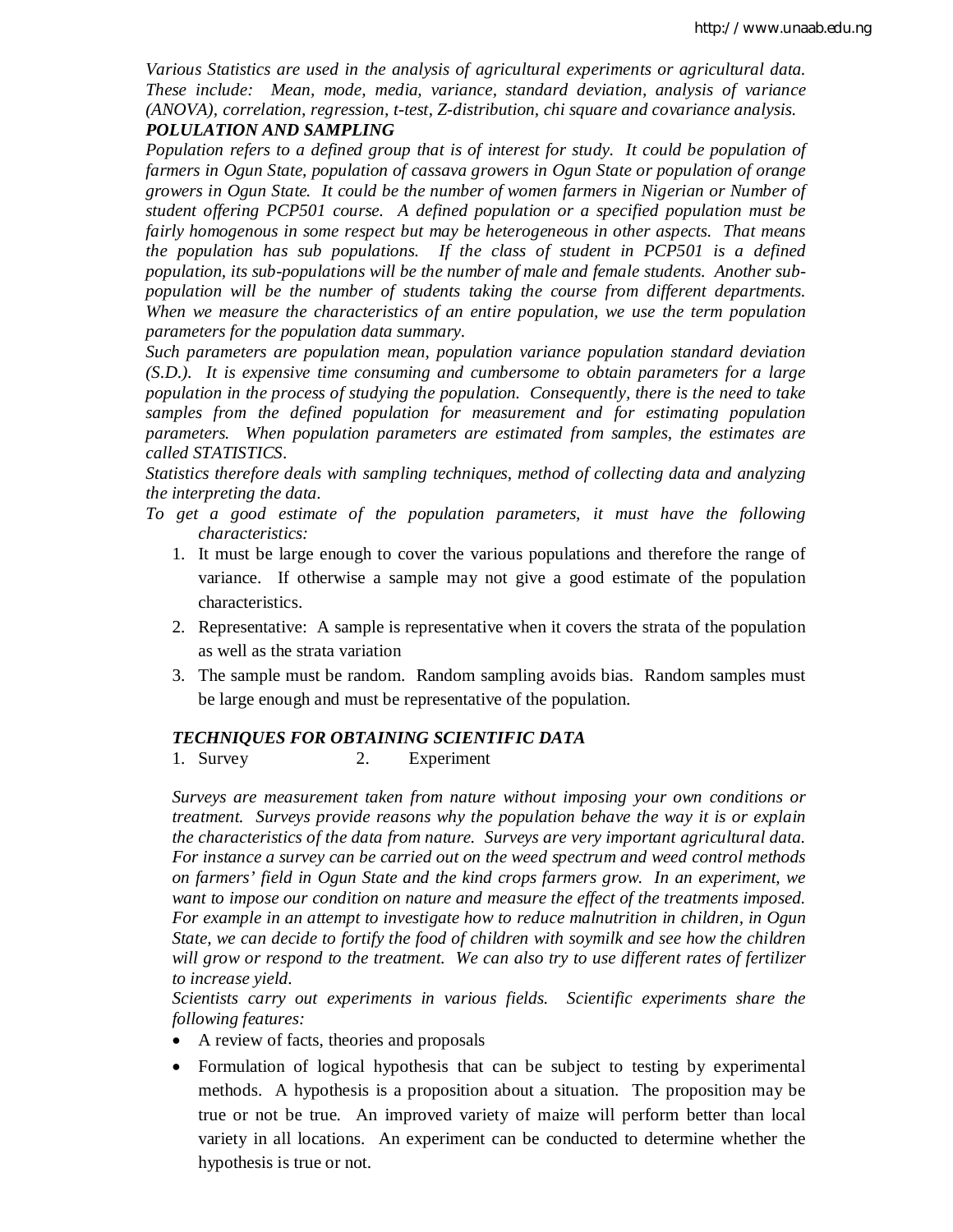Objective evaluation of the hypothesis on the basis of experimental results.

*Therefore, statistics is a tool used in scientific research to determine the validity or otherwise of a scientific hypothesis.*

*Statistics applied to agriculture can have a variety of names such as Biostatistics, Biometrics, Field Plot Technique. Experimental Designs or Methods of Field Experimentation. The differences are subtle depending on where emphasis is placed in the course.*

#### *PRINCIPLES OF FIELD EXPERIMENTATION*

*An experiment is a planned investigation that is carried out to obtain additional knowledge in order to solve identified problems and to obtain solutions to the problems. The problems can be identified from a survey, personal experience and literature search. The identified problem must be state in unambiguous term.*

- After identifying the problem, the next step is to carry out literature review  $-$  to find out how other scientists in other locations or countries had tried to solve the problem. What experimental procedure they used and the results obtained in order to ensure that your proposed experiment is properly conducted. Literature review is made easy by electronic search, library, e-mail correspondence etc.
- Clearly state the objective of the work. The objective must be straight forward and simple. It must be specified to ensure that the study is properly focused and the right results are obtained.
- Setting up of hypothesis: The hypothesis is state in the negative. This null hypothesis (Ho) states for instance that there are no differences in the yield of the varieties to be evaluated. The alternate hypothesis (Ho), will be accepted if the experiment shows otherwise.
- Designing of experiment: To be able to answer the problem, the scientist will
- Conduct the experiment
- Collect data
- Statistically analyse the data
- Interpret the data and Report the results obtained

### *FIELD EXPERIMENTATION PRACTICES*

- Field preparation
- Choice of treatment and factors
- Choice of design and number of replications
- Plot labeling
- Treatment randomization and layout of the experiment
- Planting and application of treatments in the field
- Handling of experimental material
- Experimental unit and sampling unit
- Size of guard or border row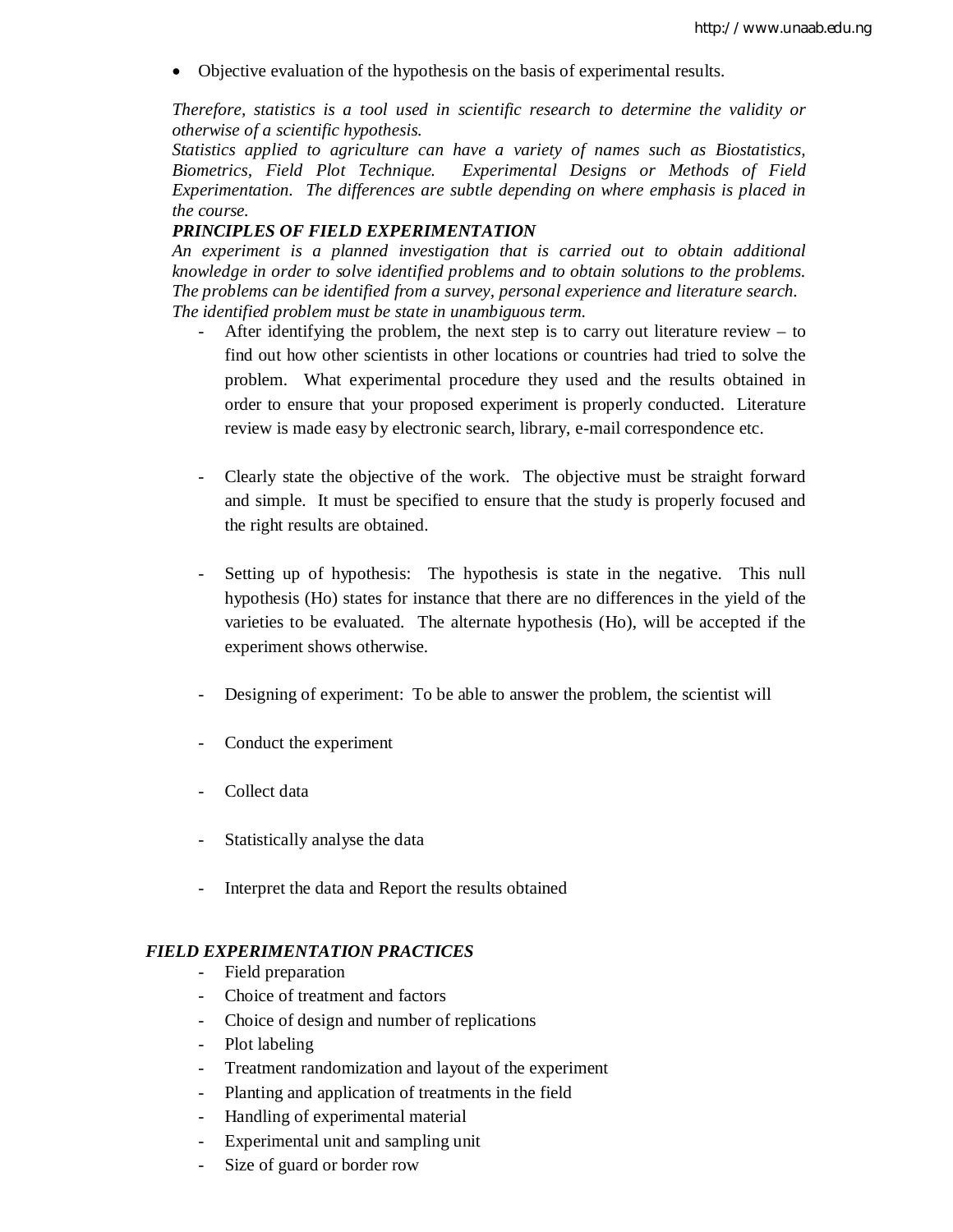- Data collection, handling and processing

*Filed preparation must be timely including ploughing, harrowing, leveling and removing the entire stump.*

*Choice of design depends on the location, homogeneity of the site. It depend on the number of factors to be investigated.*

*Treatment randomization is very important to avoid bias in allocation of treatment to experimental plots. Randomization is important to correct and minimize residual error. The smaller the experimental error, the better is the precision of the experiment.*

*Field layout: In the field lay out the site, location, orientation relation to N.S.E.W. or road, the number of plot, replicate, the treatment number must be clearly shown. It must be typed and printed and given to all participants in the experiment.*

*Planting and application of treatments in the field has to be done at the right time. The treatment number must be put on label and place on the plot.*

*Handling of experimental material: Experimental materials must be carefully handled to avoid spoilage, leakage, overdose or under dose during measurement, transportation and application on the field. Also, contamination of contaminable materials must be avoided.*

*Experimental unit and sampling unit: The experimental unit is usually called the Gross plot size. It is the smallest unit in the experiment. Each experimental unit receives a treatment. The sampling unit is a portion of the experimental unit. It defines the portion from where sample is taken for measurement.*

*Size of guard/border row: The size of an experimental unit or plot must be large enough to avoid border effect. That is there must be guards rows. The advantages of border row include:*

- 1. It gives protection or shield or break when applying different fertilizer rates or pesticides from one plot to the other plot.
- 2. It helps to reduce border effect because border plants grow better than other plants within the plot.

#### *DATA COLLECTION*

- Collect the data in a log book
- Summarize data the same day that you collect the data
- Avoid using loose paper to collect data
- It must be readable by other persons
- Where sample has to be weighed or dried, it should be labeled and properly packed in a paper bag.
- Counting and weighing procedure must be adequate
- Summarized data must carry sampling date, name of variable, unit of measurement and location of the experiment
- The summarized data must be neatly presented for statistical analysis

#### *CONTENTS OF A RESEARCH*

*Title Problem definition Objectives Material and Methods Plot layout diagram Work plan Data sheet and Data collection Gross and net plots Data analysis Presentation of experimental results*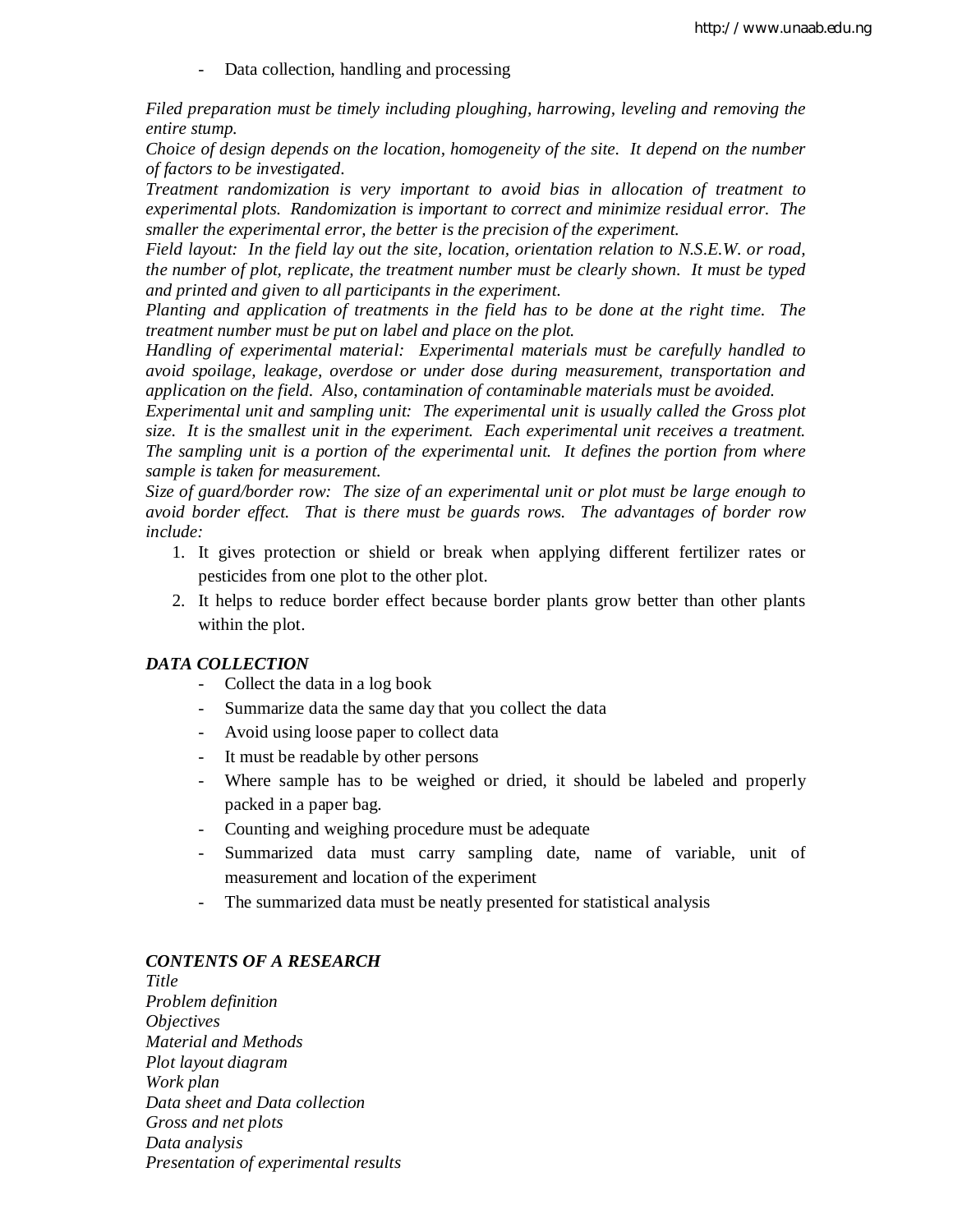*Log frame*

*The objective of a field experimental is to find scientific means of enhancing the quality and quantity of physical resources for crop production e.g. solar radiation, water, lands, fertility. Various practices and factors affect or determine crop performance and yield in the field.* 

*Such practices and factors include: tillage practices, fertilizer management, water management, pests and diseases management. Field experiments are carried out to determine the best practices that will increase the efficiency of crop production.*

*A title is formulated from the focus of the subject matter i.e. How can the efficiency of fertilizer be increased in order to get more better crop growth and yield? Title has to be brief, concise and clear. The title should reflect the objectives and the materials or factors being investigated.*

**Introduction***: The introduction provides information on the nature of the problem being addressed, the purpose, scope and justification of the experiment. There is no standard format in writing the introduction. The problem being addressed in the experiment must be clearly identified. How the problem was found out should be stated. What and where attempts have been made to solve such problem, if any and why it is still important to carry out the experiment. The scope of the experiment is the extent to which the identified problems for which the experiment being proposed will be tackled. It is important state what had been done or achieved by similar experiments in the past and what remains to be done. The introduction should also state why this study is important or what will be the importance of the solution to the problem that is being addressed.*

**Objectives***: The objective or objectives of the experiment are stated at the end of the introduction. It is still a part of introduction. It cannot be omitted in good report writing. The objective spells out briefly and accurately the specific focus of the problem that the*  experiment wants to solve. In order words the objective states the question the experiment *wants to answer.*

**Literature Review***: This is the process of searching for information on previous studies on the topic and materials under investigation. The most important source of research information is Journal Publication, followed by books and then the internet. In reporting an experiment it is always vital to provide a review of literature to ensure that the investigator or researcher is familiar with progress and most recent developments in the chosen field of research. Literature review also prevents the duplication of research efforts. It also helps to improve the choice of materials and experimental methods.*

**Material and Methods** *The area, location and duration of the experiment must be stated. It is very important to describe the location, the climatic conditions of the site and the soil type. The type of land preparation, the plot size, description of treatments and factors used as well as the experimental design and number of replications used should be stated. The duration of the experiment must be stated.*

*Material: Information must be provided on the general cultural practices, such as land preparation, fertilizer application and control of weeds, insects and other pests that my interfere with the experiment. The rate per hectare of blanket applications of fertilizer, insecticides, herbicides and others used should be stated. The name of crop varieties used and the source of the seeds or planting materials should be stated.*

*Experimental design*

*Randomization and Field Orientation: State the specific design you want to used including number of factors, treatments and the number of replicates. It is important to state the dimension of the net plot and the gross plot size.*

*Treatment: State the number of treatments and how the treatments were applied. The treatments must be described e.g. crop varieties or fertilizer levels or plant populations or different concentrations of insecticides or chemical used.*

*Land preparation: Mention how the land was prepared. Hand clearing, bush burning or ploughing and harrowing or with the use of herbicide.*

*Fertilizer management: You have to state clearly the kind, the time, the rate and how it will be applied.*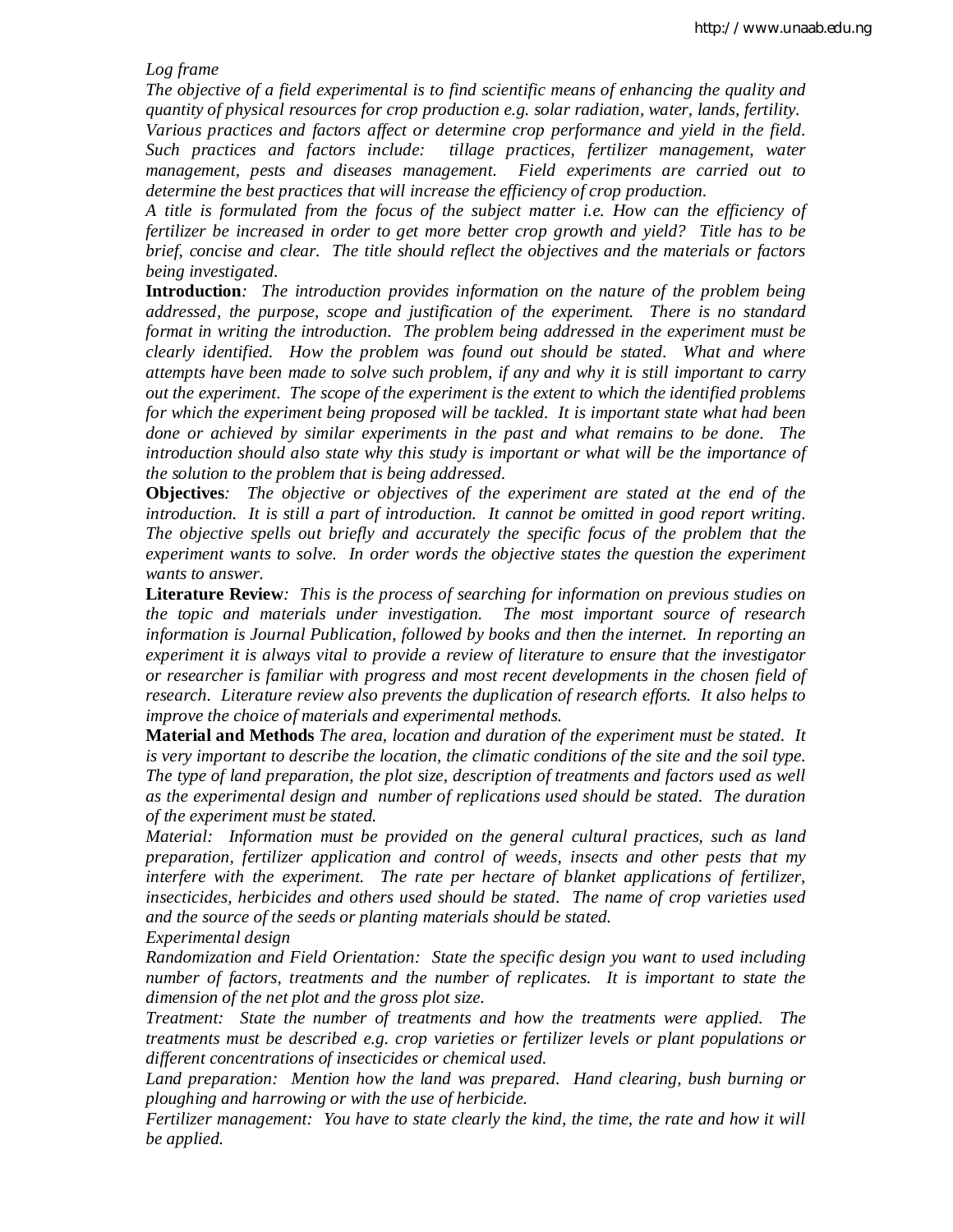*Weed management: You must describe fully the method of weed control. If herbicides are use, the kind, rate and time and how the herbicide is to be applied, the number of time and the stage of cultivation must be stated.*

*Insect and Disease Control: State time, rate, kind and how to apply chemical to control pest and disease. It is important to include target insect to be controlled.*

*Data Collection: Data to be collected must be stated and the intervals or growth stages when the data will be collected should also be stated before the experiment starts. In some experiments, unexpected situations may warrant taking additional data than what was contained in the project proposal.*

*Harvesting: This must be done at the approximate time. The method of harvesting, sampling procedure, sample size, method of sampling should be stated where necessary. The entire plant stands in a plot from GROSS PLOT size. The proportion of the gross plot size to be sampled is referred to as NET PLOT. The discard or border rows surround the plot to prevent injuries or other form of interferences with the gross plot size. Harvest is done anytime after physiological maturity.*

*POST HARVEST HANDLING: Indicates whether the samples will be weighed fresh or dry. If dry state whether it is sun dried or it is going to be oven dried. If it is to be oven dried, at what temperature?*

*DATA ANALYSIS: State the statistical methods to be used in analyzing the data e.g. analysis of variance, mean separation, correlation or regression.*

#### *SOURCES OF VARIATION IN FIELD EXPERIMENT*

*This is can be called variation or variability*

- Variability in biological material: Agricultural experiments. Involve biological *materials. Biological materials are highly variable in size, weight and response to the same environmental resources e.g. a given seed lot, a variety of cowpea or maize. A seed lot from the same variety can't have the same weight for every seed. The seed size, seed weight, germination date, germination rate are different among seeds within the same seed lot.*
- *- The soils on which plants grow are also not homogenous in texture, nutrients content and organic matter etc. All these will increase variability of the growth of the plant and therefore the data to be collected.*
- *- Lack of uniformity in treatment application: Some treatments can't be completely uniform e.g. you can't have the same size of yam tuber.*
- *Uncontrollable factors: There are uncontrollable or unforeseen problems that arise in field experiment which can increase variability in the data or distort the result from the experiment e.g. stealing, attack by rodents, pests, diseases, nematodes infestation.*

*These above sources of variation introduce what is called experimental error or residual effect in field experiments. Residual effect is due to the normal variation in biological materials and other causes outlined above.*

*In order to minimize residual error there is the need to increase the precision of an experiment.*

- 1. Problem of soil heterogeneity (slope of the land) you must look at the vegetation of the land on which the experiment is going to be carried out before it is ploughed. After ploughing and harrowing, look at the soil texture in terms of the proportion of sand, silt and clay and you may carry out chemical analysis of the plots. Through the understanding of the vegetation or soil heterogeneity, the experimental plot can be stratified, such that each replicate of the experiment can be placed on different but relatively homogenous soils.
- 2. Uniformity trial is a trial or experiment that is carried out or run before the real experiment. The purpose is to even out the soil fertility by planting a crop that can take up all the nutrients in the soil prior to the implementation of the real experiment. Uniformity trial is usually carried out prior to setting up a fertilizer trial or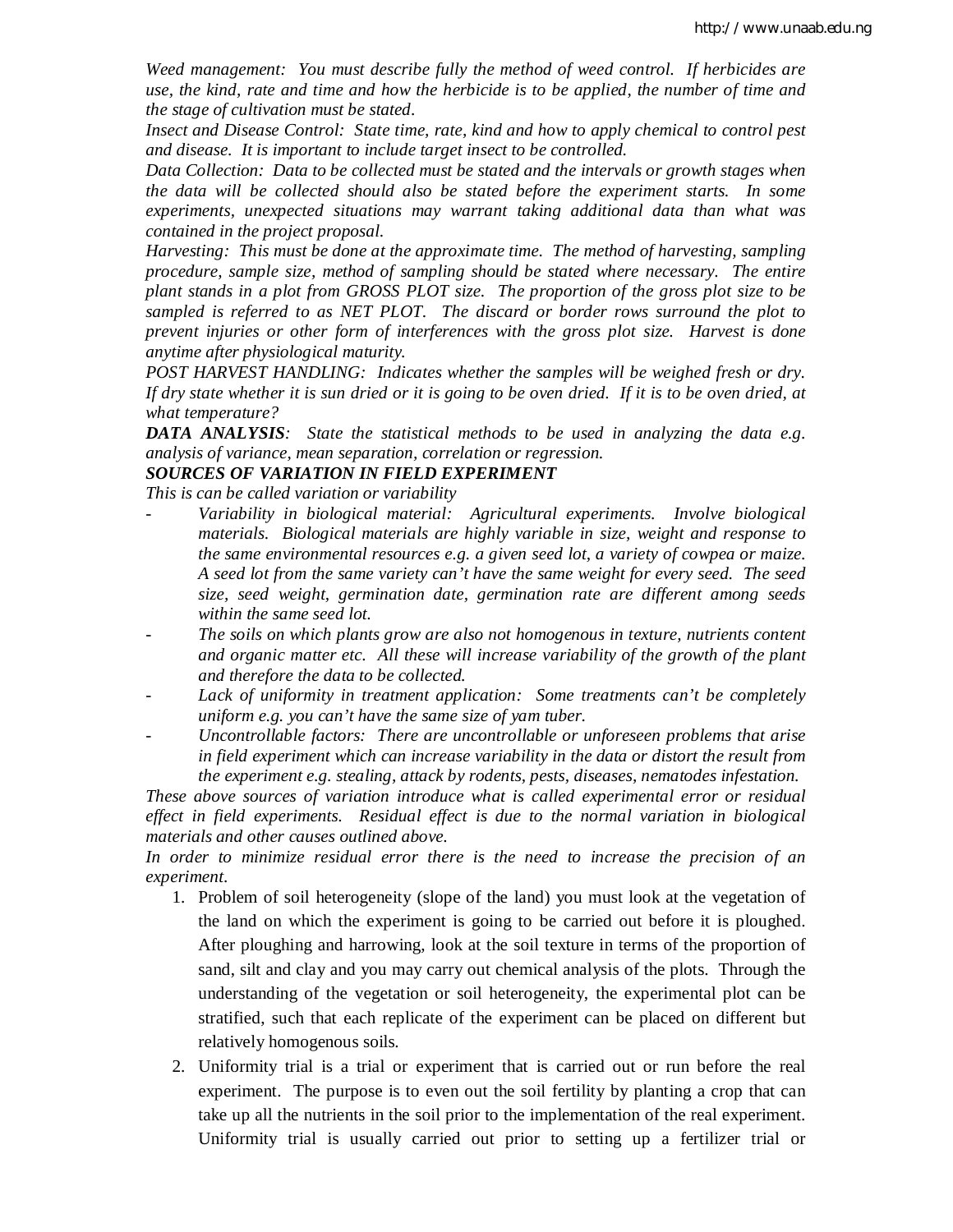experiment. Uniformity trial can be statistically analysed as if real treatments have been imposed.

- 3. Choice of appropriate design. Different designs can be used to carry out different experiments. The choice of experimental design depends on the heterogeneity or otherwise of the soil. Some designs can be used to correct the defects in the field. Such defects like soil heterogeneity. The field environment is not so homogeneous. Unlike the green house. Your design must be able to capture the variability on the field.
- 4. Randomization: Can be defined as giving all treatments equal chance of falling into any plot in the field. There are different methods of randomization e.g. testing different kinds of herbicides on maize plot. You can use card, disc and table of random numbers etc to carry out randomization. You can randomize (n-1) which is called the degree of freedom. The extent to which you can randomize is 0-1. A disc which four side is called tetrahedron.
- 5. Ensuring uniformity of experimental materials e.g. Yam cuttings, cassava cuttings.
- 6. Collection of additional data: This is data that was not planned to be collected. If or instance some plots were attacked by rodent or insect, you have to do is to score the damage of the rodent or insect attack e.g. the scores can be attack, low attach, severe attack, very severe attack with scores of 1,2,3,4,5 respectively. In co-variance analysis, you use the additional date (score) to adjust or correct your actual data. The co-variate (addition data) can be used to correct your actual data (yield) with covariance analysis.
- 7. Treatment Levels: In selecting treatment levels, ensure the treatment levels are as wide as possible.
- 8. Plot Size: Sizes or experimental unit or plot must be large enough to overcome heterogeneity in the field and to accommodate destructive sampling.
- 9. Replication: In an experiment it's good to have 1-8 replicates.

### *Merits of Replication*

- 1. Helps to remove the problem of soil heterogeneity by calculating and removing what is called block effect from the sources of variation
- 2. It reduces the value of the error. The smaller the residual error, the more it's easy to recognize the significant differences and vice-versa.

#### *Methods of Reducing Experimental Error*

- 1. Choice of appropriate design
- 2. Randomization
- 3. Replication
- 4. Uniformity trial
- 5. Collection of additional data
- 6. Co-variance analysis
- 7. Careful selection of treatments
- 8. Selection of correct experimental unit.

# *DIFFERENCE BETWEEN ACCURACY AND PRECISION*

*Experiments are conducted to obtain specific information as an addition to knowledge e.g. how will new varieties of cowpea respond to nitrogen fertilizer. These questions require setting up experiment to get specific answer to such question.*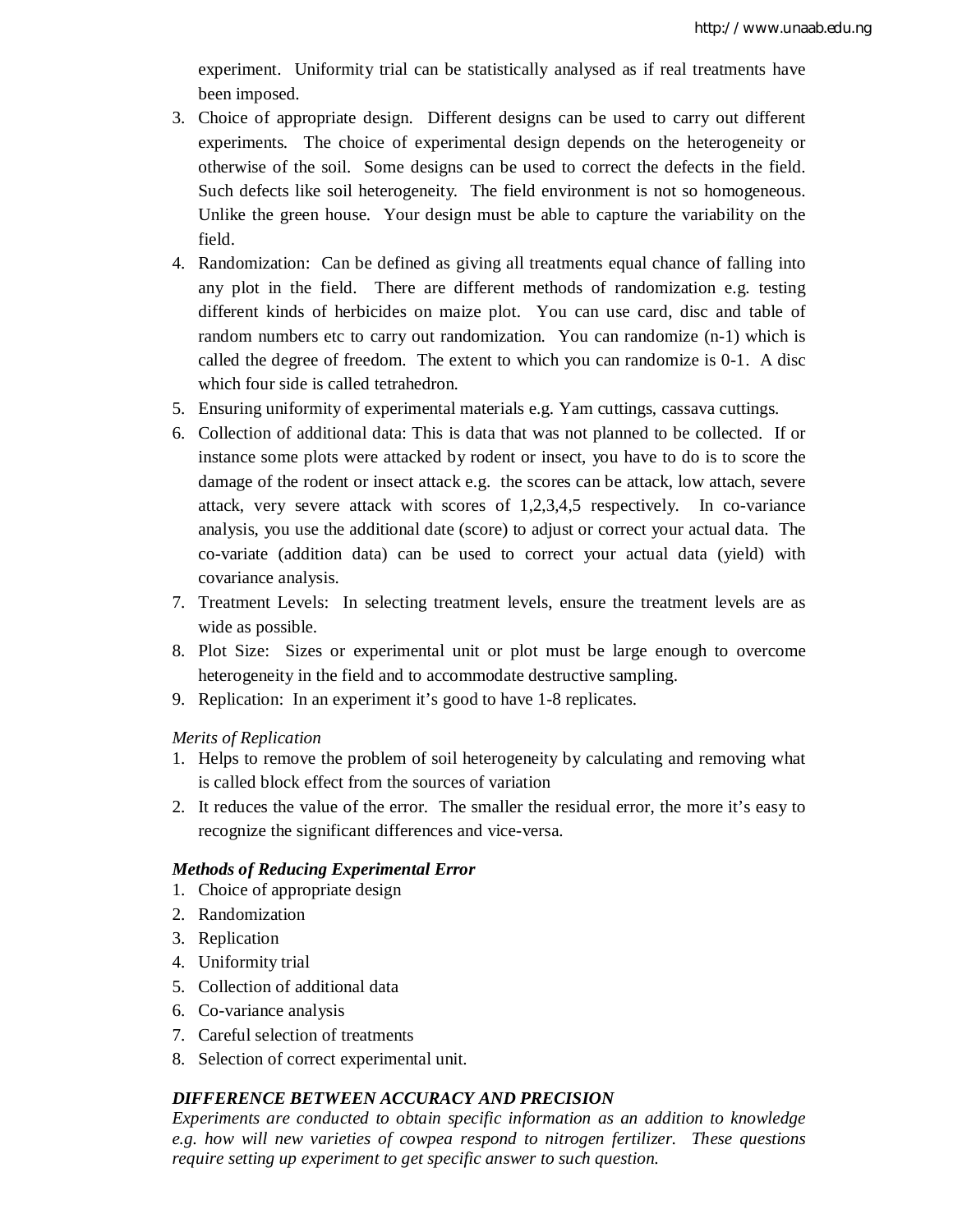*An experiment that was badly planned or poorly implemented will not give the right answers.* 

*Badly implemented experiment lacks the precision required to detect treatment effect e.g. whether, 90kg of Nitrogen applied to maize is not as good as 120kgN applied to maize. Inaccuracy and lack of precision are problems in poorly conducted experiment.*

*PROBLEM OF PRECISION (ACCURACY/INACCURACY*

*Accuracy refers to the ability of a scientist/student to carry out or measure precisely what is intended to be measured.*

*To collect data in the field you need to prepare a data sheet like the one below: Name of experiment: Cowpea/maize intercropping*

*Observation: Cowpea dry matter yield*

*Date: Nov. 24, 2005*

| <b>Treatment</b> | Rep 1 | Rep 2 | Rep 3 | Rep 4 | X <sub>n</sub> |
|------------------|-------|-------|-------|-------|----------------|
| OKgN             |       |       |       |       |                |
| 4.5KgN           |       |       |       |       |                |
| $9.0$ KgN        |       |       |       |       |                |
| 120KgN           |       |       |       |       |                |

*You must keep accurate records. Accuracy is about how you carry out your weighing and measurements without any systematic error. When you weigh, there must be no systematic error in the weight (make sure the balance is not faulty). Another source of systematic error occurs when you approximate your figures.* 

*Accuracy also means that when you are planting, the planting and treatment must be carried out accurately. Such inaccuracies will affect the result of your data and the results from the experiment.*

*Inaccuracies introduce large variability in experimental data. Variability that was not due to treatment or factor under study. Such large and undesirable variation will increase experimental/residual error.*

*Inaccuracy will increase experimental error and decrease precision. Precision in experimentation means getting the experimental procedure right such as choice of right design make sure that there is correct randomization, replication etc . to minimize experimental error.*

*It is important to differentiate between accuracy and precision.*

*Accuracy: is the ability of a student to carry out or measure precisely what is intended while precision is the ability of a student to get the experimental procedure right, such as choice of right design.*

### *EXPERIMENTAL DESIGNS*

- Completely Randomization Design (CRD)
- Randomized Complete Block Design (RCBD)
- Latin square
- Split plot design
- Split-split plot design
- Split block design

*For each of the above designs it is very important to be:*

- Randomize the treatments or factors within each design
- Label the plots in the field
- Know the advantages and disadvantages of each design
- Able to collect the data correctly on the field
- Know the sources of variation
- Assign correct degrees of freedom for sources of variation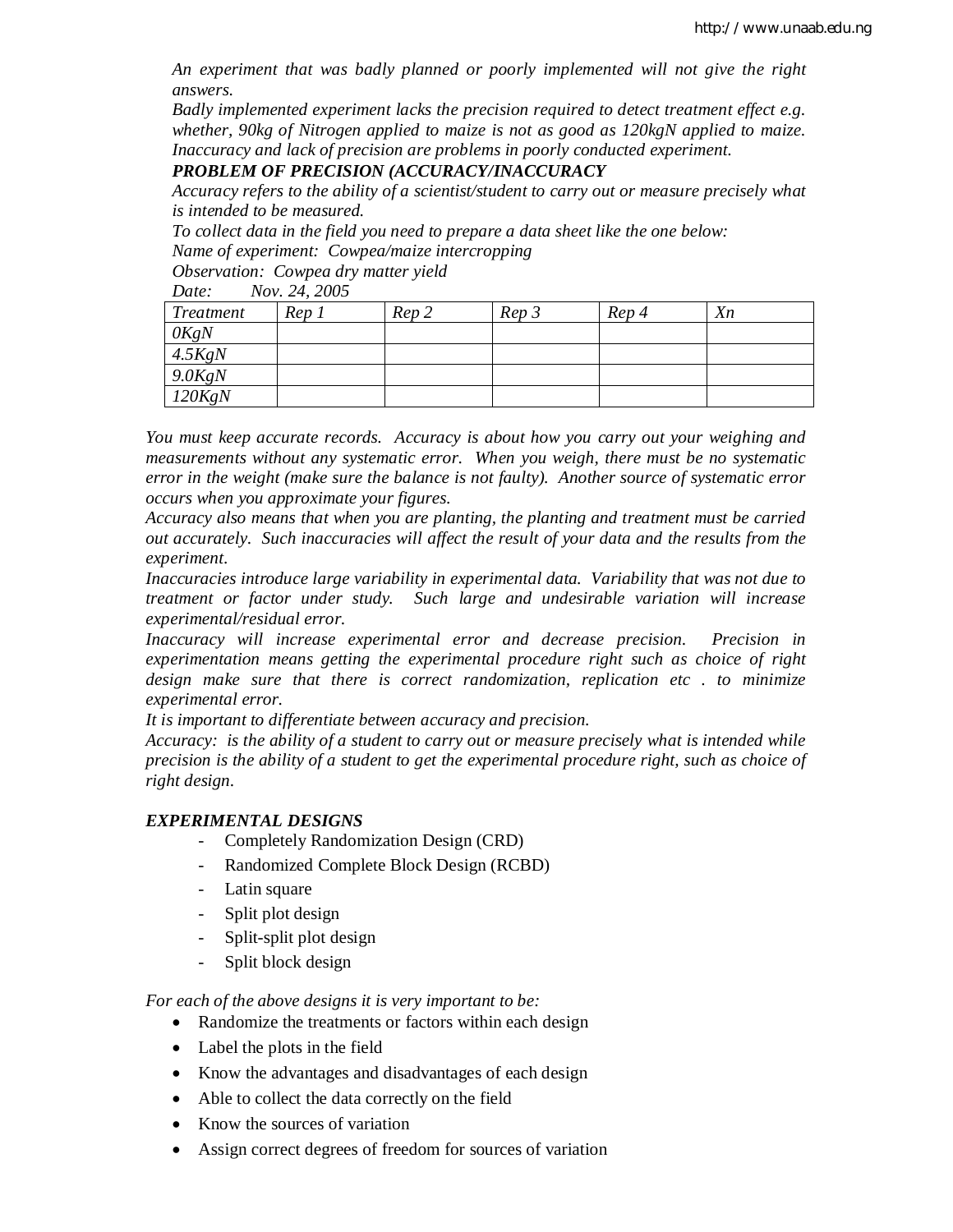- Able to calculate Sum of Squares for each variation
- Calculate Mean Squares
- Compute error or Error Mean Square
- Calculate F-Ratio
- Test for Significance
- Separate Means

#### *COMPLETELY RANDOMIZATION DESIGN (CRD)*

*It is the simplest design. It is good for laboratory, green house and pot experiments. It is therefore suitable or efficient where conditions are homogenous. In the design, as many treatment can be used because of its simplicity and flexibility.*

*Disadvantages: It doesn't give a very good measure of experimental error i.e. it has low error precision where experimental material or environment is heterogeneous.*

*Randomization in CRD*

*Rhizobium strains*

| USDA 1         |  |     |
|----------------|--|-----|
| USDA 33        |  |     |
| USDA 44        |  |     |
| <b>USDA 75</b> |  |     |
| Control strain |  | ۷U. |

*The randomization of treatments in a 4 x 4 Latin square is as shown:*

| Rep I | Rep II | Rep III | Rep IV |
|-------|--------|---------|--------|
|       |        |         |        |
|       |        |         |        |
|       |        |         |        |
|       |        |         |        |

*The heterogeneity that Latin square can control in two directions could be in the environment (soil) or planting material or both soil and planting material.*

*e.g. (1) Soil that slopes in two directions*

*(2) Slope*

#### *LATIN SQUARE DESIGN*

*Advantages*

- 1. Takes care of heterogeneity in 2 directions
- 2. Has more precision than CRD and RCBD

#### *The Disadvantages*

- 1. The number of rows must be equal to the number of blocks (columss and equal to number of treatments).
- 2. Therefore it becomes cumbersome to analyse when the number of treatments exceed five or six.

*The Design*

*Because of the number of rows and columns must be equal i.e. square the design could be a 3 x 3 or 4 x 4 or 5 x 5 0r 6 x 6 Latin square in one direction and water table in another direction.*

3. Only slope in one direction but the other heterogeneity in the planting material e.g. cassava cutting or yam tuber cut into different maturity stages and different stages put into different blocks.

#### *SPLIT PLOT DESIGN*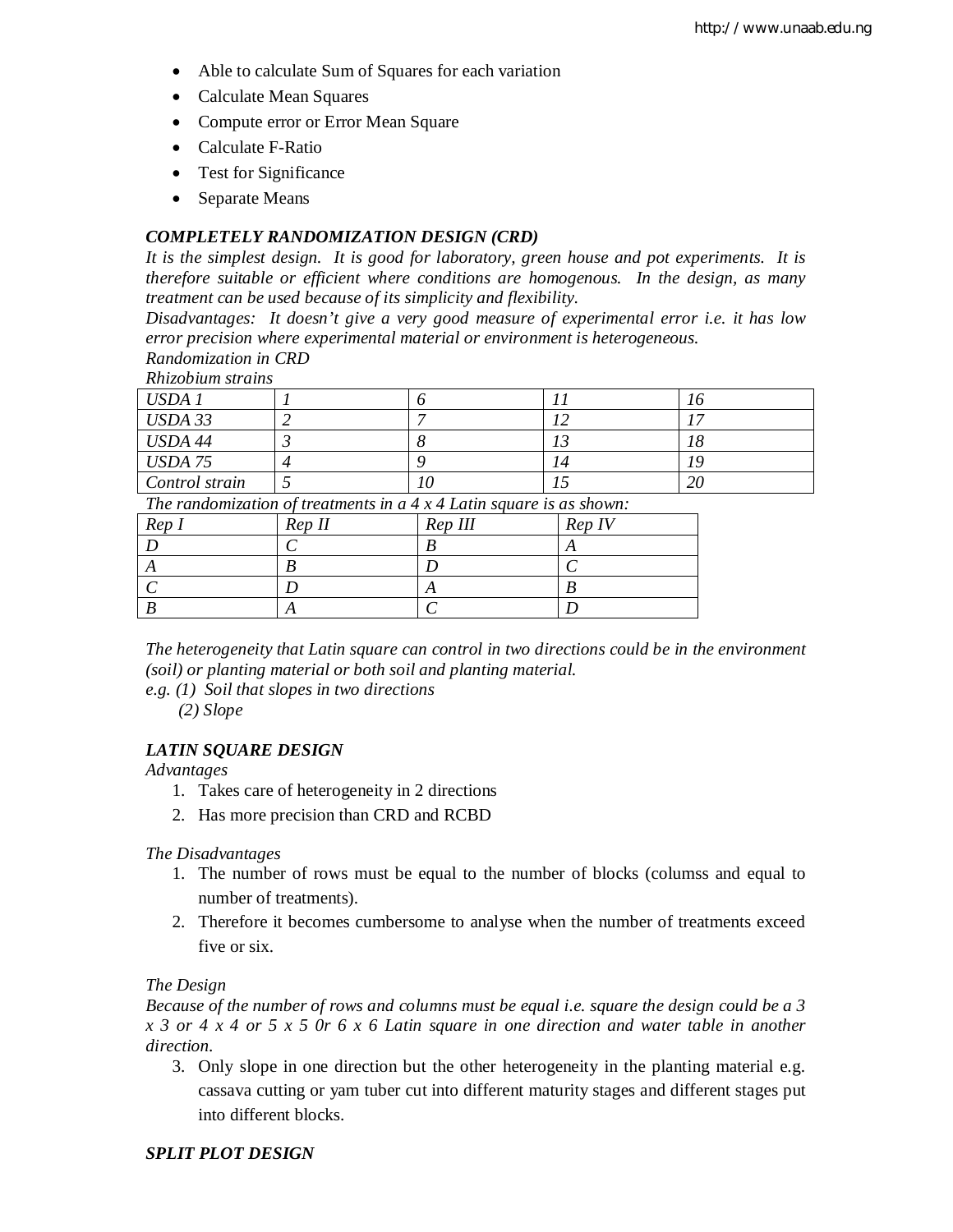*This is strictly spreading an arrangement of treatments rather than a design. The slip plot arrangement is in RCBD. The number of replication can be as many as desirable. Usually between 3 or 4 or 5.*

*Advantages*

- 1. The split plot design is very useful for a two-factor trial or experiment particularly where special consideration is given on the ease or convenience of arranging the factors and treatments in the field. In such situations RCBD will not be a convenient design.
- 2. Because of its flexibility the randomization and application of treatments in the field is much earlier and more convenient that for standard RCBD.

*The Main Disadvantages are:*

- 1. It is commonly used for two factors only. Although an expert in biometrics can use it for trials involving 3 or four factors
- 2. The precision for testing the significance of treatment differences as main plot and sub plot levels are different. The precision being higher for subplot treatments than for main plot treatments.
- 3. The calculation of missing plot values can be more cumbersome.

*Assuming you want to evaluate the effectiveness of three contact insecticides on four varieties of cowpea in the control of flower and pod eating pests.*

*If you have a 3 x 4 factorial arrangement of treatments, how do you randomize this is a split plot design.*

*The factorial combinations could be 2 x 3, 2 x 4, 3 x 4, 3 x 5 etc. The number of replicates could be 3 or 4.*

*The decision about what factor to put in the main plot or in subplot is determined by:*

- (1) Ease of assignment of treatments e.g. performance of maize varieties on two different land preparation methods will require putting land preparation method in main plot because it will be easier to do so.
- (2) Put the more important factor in subplot with higher precision so that treatment differences can be easily detected.

*Before any experiment we must state the null hypothesis which will apply to every observation or variable measured in the experiment (Plant height, leaf area, dry matter yield, grain yield, score of pathogen infection etc).*

$$
\frac{208^2 + 224^2 + 272^2 + 224^2 - CF}{4} = 576
$$

|              |     |     |           |          | Require F |      |
|--------------|-----|-----|-----------|----------|-----------|------|
| SV           | D.1 | SS  | <b>MS</b> | Obs.F    | 5%        | 10%  |
| Total        |     | 854 |           |          |           |      |
| <b>Block</b> |     | 576 | 192.0     | 24.69**  | 3.86      | 6.99 |
| <b>Treat</b> |     | 208 | 69.3      | $8.91**$ |           |      |
| Error        |     | 70  | 7.78      |          |           |      |

*ANOVA Table*

*Compare the precision, error value (FMS) in CRD (53.8) with RCBD 7.78 and the effect on F-ratio.*

*Also the residual is obtained by sweeping Treatment mean and then Block means.*

*It is wrong and unacceptable to use a design that you did not use to implement a trial to analyse the data.*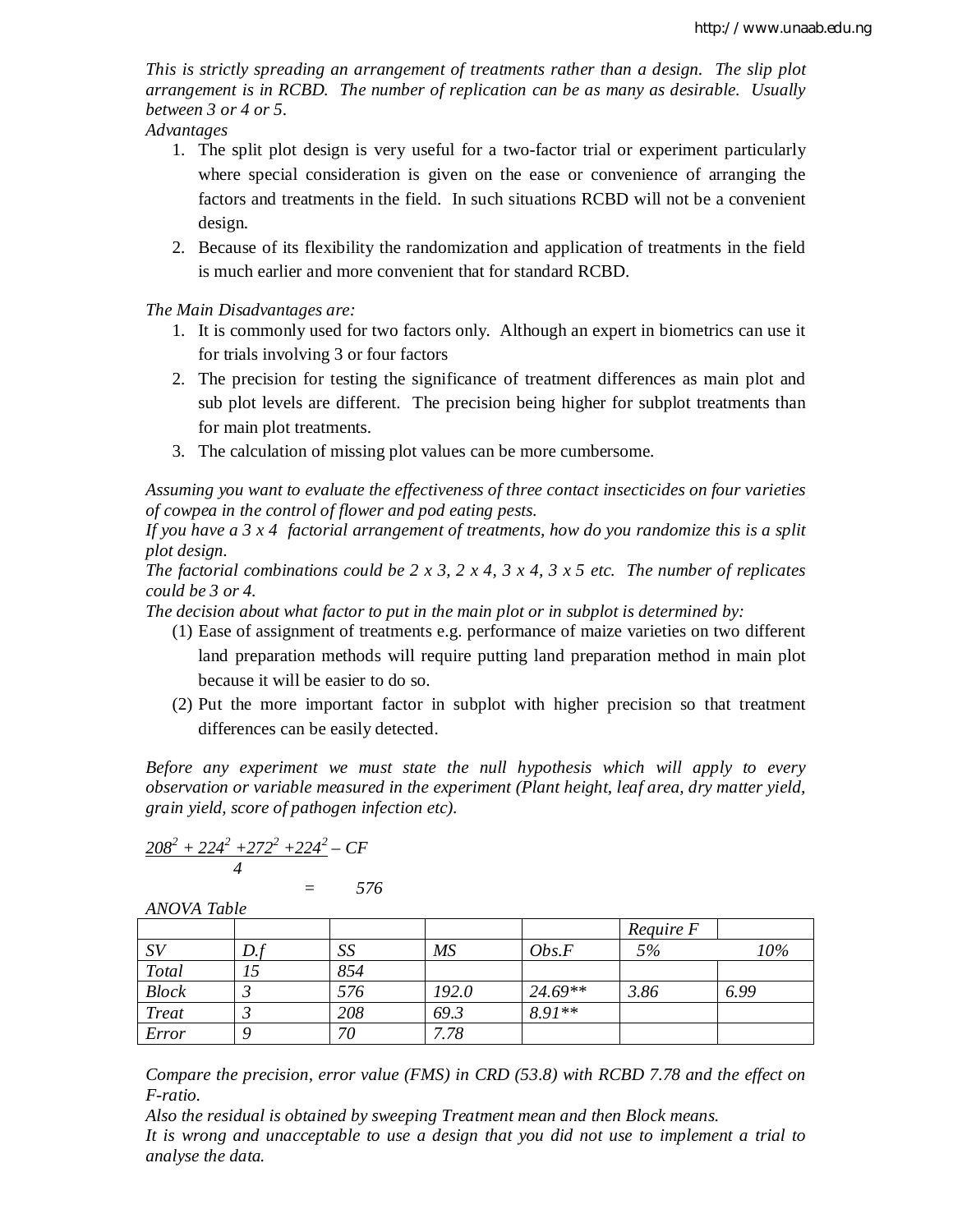*Mean Square for Error or Error Mean Square*

*MSE represents variability among capital units that remains after removal of other sources of variation.*

*This Residual effect or MSE can be seen by removal or sweeping technique if block effect and then removal of treatment effect.*

*Block 1 effect is block means – GM:*  $X_b$  - $X_g$ <br>52 58 -*b: which should be subtracte* 

*52 58 -b: which should be subtracted from each variety in BL 1*

*I*

*47 – (-6) 53 50 – (-6) 56*

*57 – (-6) 63*

*54 – (-6) 60*

*Block II effect 56 – 58= -2 Block III effect 68 – 58 = +10 Block IV effect 56 – 58 = -2*

*Varieties with Block effect removed*

|       | JJ  |     | Ш   | 71. | Total | Mean |
|-------|-----|-----|-----|-----|-------|------|
|       | 53  | 54  | 53  | 53  | 212   | 53   |
| V2    | 56  | 56  |     | 59  | 218   |      |
| $V_3$ | 63  | 55  | 59  | 59  | 236   | 59   |
|       | 60  | 67  | 64  | 61  | 252   | 63   |
|       | 232 | 232 | 232 | 232 |       |      |
| Mean  | 58  | 58  | 58  | 58  |       |      |

*Removal/Sweeping Away of Treatment effects*

|   |                    | .  |                |
|---|--------------------|----|----------------|
|   | $\epsilon$<br>JJ - | 58 | $\overline{a}$ |
| 2 | 57                 | 58 |                |
|   | 59                 | 58 |                |
| 4 | 63                 | 58 |                |

| Removal of Treatment effects from the above table to get the next table corrected now for |  |  |  |  |  |  |  |
|-------------------------------------------------------------------------------------------|--|--|--|--|--|--|--|
| block or treatment effects                                                                |  |  |  |  |  |  |  |

|                           |    |    | III       | IV |     | <b>TZ</b><br>41 |
|---------------------------|----|----|-----------|----|-----|-----------------|
|                           | 58 | 59 | 57<br>ر ر | 58 | 232 | 58              |
| $V_2$                     | دس | 57 | 58        | 60 | 232 | 58              |
| $V_{3}$                   | 62 | 54 | 59        | 58 | 232 | 58              |
| $V_4$                     | 55 | 62 | 59        | 56 | 232 | 58              |
| $\mathbf{v}$<br>$\Lambda$ | 58 | 58 | 58        | 58 | 58  |                 |

*Mean square for error is the Square of each residual*  $4(4) - (4 - 1) - (4 - 1)$ *Total (Treat) (Block)*  $(58 - 58)^2 + 59 - 58^2$  ........... ' $(56 - 58)^2$  $I(4)(4) - I[-4-1-(4-1)]$ *= 70/9 = 7.78 ANOVA in Latin Square 4 x 4 LS Rep I Rep II Rep III Rep IV Total X D54 C65 B67 A51 237 A47 B54 D74 C57 232*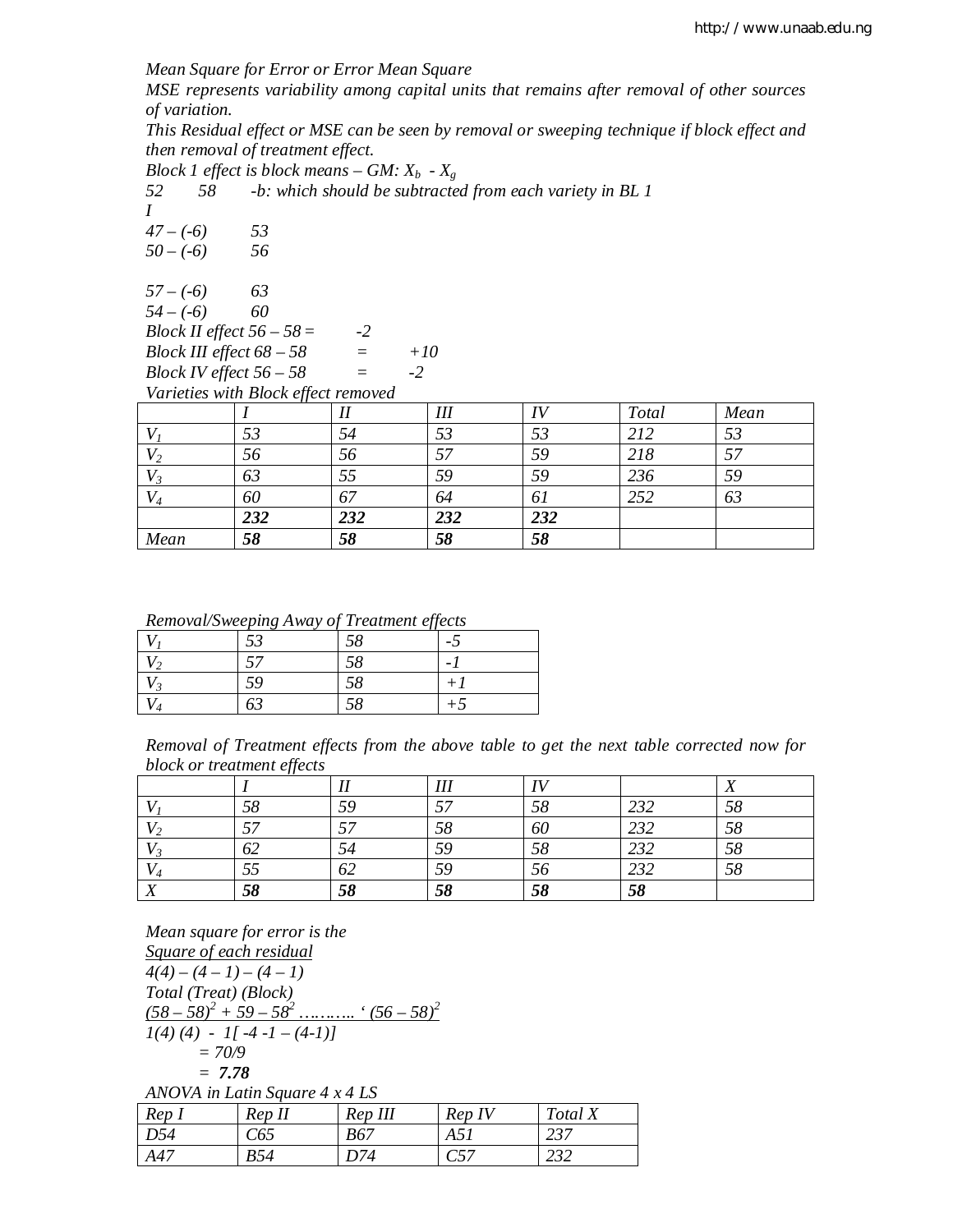| C57              | D53            | A62 | <b>B57</b> | 229  |       |      |
|------------------|----------------|-----|------------|------|-------|------|
| <i>B50</i>       | A52            | C69 | D59        | 230  |       |      |
| Total 208        | 224            | 272 | 224        | 928  |       |      |
|                  |                |     |            |      |       |      |
| <b>ANOVA</b>     |                |     |            |      |       |      |
| S.V.             | D.F            | SS  | <b>EMS</b> | Feal | F Tab |      |
| <b>Total</b>     | 15             | 854 |            |      | 0.05  | 0.01 |
| Column           | 3              |     |            |      |       |      |
| Row              | $\mathfrak{Z}$ |     |            |      |       |      |
| <b>Treatment</b> | 3              | 208 |            |      |       |      |
| Error            | 6              |     |            |      |       |      |

# *ANALYSIS OF FACTORIAL EXPERIMENT*

*What is very important in factorial experiments or even single factor experiment is that:*

- (1) The total for each factor and the totals for the interactions must be clearly identified
- (2) The number of varieties that add up to give the totals for each factor or interaction should be used as the division for the square of the variable before the C.T. is subtracted.
- (3) Otherwise the sum of squares will be wrong (larger or smaller in value or negative)
- (4) The SS is **never** negative for any source of variation because it is the square of deviations from the mean or sum of square.

*Assuming I have the following*

*2 x 3 factorial mean A at 2 levels, B at 3*

*3 x 2 factorial mean A at 3 levels, B at 2*

*3 x 2 factorial mean A at 3 levels, B at 3*

*The null hypothesis for this experiment is that none of the four varieties is in anyway better or superior to the other*

*Ho: Xv1 = Xv2 = Xv3 = Xv4 Ho:*  $TV = V2 = 0$ . Treatment positive if is zero  $H_0$ :  $T_i = V_i / 0$  $Ho:$  *Ti* = *Vi* / 0 *Ho: Xv1 = Xv2 = Xv3 = Xv4 The linear Model for CRD The values Xy = have a mean, a treatment effect and a residual variation. Xy = Xy + Ti + Ei Where Xy is any of the values in the sixteen experimental plots. The Linear Model for CRD Xy = Xy + Ti + Bi + cy Xy = is the mean – or Grand mean Ti is Treatment effect Bj is Block effect Eij is error term or residual effect Linear Model for Latin Square Xijk = Xijk + Ti + Rj + Ck + eijk Take any value 67 = 58 + 5 + 1+ 2 + 3 Ti = Treatment effect Rj = Block or Column effect CK = Row effect Eijk = is error term Plant height (cw) or maize varieties to 60 DAP in four replicated + CRD I II III IV Total X*

*V1 47 52 62 51 212 53*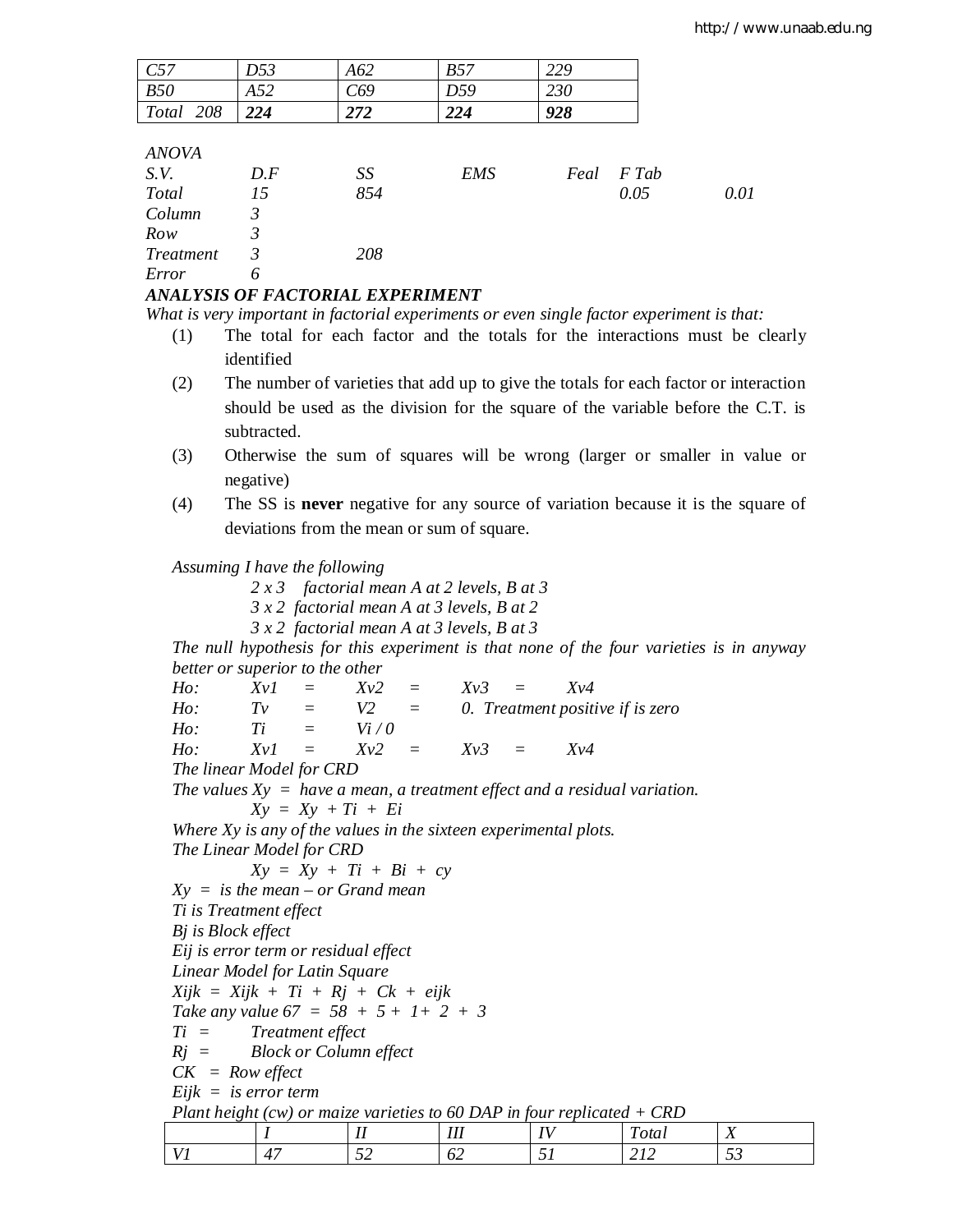| V <sub>2</sub> | 50 |    |    |    | 228                     |           |
|----------------|----|----|----|----|-------------------------|-----------|
| V3             |    |    | 69 |    | 236                     | 59        |
| V4             | 54 | υJ |    | 59 | 252                     | 03        |
|                |    |    |    |    |                         | 58 (Grand |
|                |    |    |    |    | 928<br>(Grand<br>Total) | mean)     |
|                |    |    |    |    |                         |           |

$$
(X - X)2 = x/t2 - (x)2
$$

|                  |       | n   |      |                |      |          |
|------------------|-------|-----|------|----------------|------|----------|
| $(x-1)$          | $n-1$ |     |      |                |      |          |
| Sources of $D.f$ |       | SS  | MS   | <i>F-ratio</i> |      | $F$ -Tab |
| variation        |       |     |      |                |      |          |
| Total            |       | 854 |      |                | %    | %        |
| Treatment        |       | 208 | 69.3 | 1.29           | 3.49 | 5.95     |
| Error            | ר ו   | 646 | 53.8 |                |      |          |

*SST = 472 + 522 ------------------------592 - cf CF = 9282 = 53824 16*

*SST = 54678 - 53824 = 854 SSt = 2122 + …….. 2522 - CF*

$$
-\frac{2122 + \dots + 2522}{4} - c
$$

*= 54032 - 53824 = 208*

*SS is always positive if – ve, it means cf is not correct or X2 is not correct*

*SSe = 854 - 208 = 646*

*Residuals = Sweep the means from each value Square the residuals and subtract Cf = SSe*

*Interpretation of data*

*Data is taken on growth and yield so that growth data can be used to explain yield data. Does the improved variety have more vigorous growth (plant height) or more leaf no, or*  layer leaf area or are the leaves more upright to explain why the yield is significantly *better than that of other varieties.*

|                |     |     | Ш   | $\bf{H}$ | Total | <b>T</b>   |
|----------------|-----|-----|-----|----------|-------|------------|
| U              | 47  |     | 62  |          | 212   | 53         |
| V <sub>2</sub> | 50  | 94  |     | E F.     | 228   |            |
| V3             |     | ЭJ  | 69  | 57       | 236   | 59         |
| V4             | 54  | OJ  |     | 59       | 252   | 63         |
|                | 208 | 224 | 272 | 224      | 928   | $58 = XGM$ |

*Plant height of maize at 60 DAP in your replicated in RCBD*

$$
SSB = \frac{Bt^2 - CF}{4}
$$

*3 x 4 factorial mean A at 3 levels, B at 4* 

*4 x 3 factorial mean A at 4 levels, B at 3*

*2 x 2 x 4 factorial mean that A, B & C are at 2, 2 & 4 levels respectively.*

*For A at 3 level and B @ 2 levels, the treatments for the experimental units are generated as follows:*

|           | Al Bl     | $=$ $AI$ $BI$ |  |
|-----------|-----------|---------------|--|
|           | <i>B2</i> | $=$ $AI$ $B2$ |  |
| $A2$ $B2$ |           | $=$ $A2$ $B1$ |  |

*B2 = A2 B2*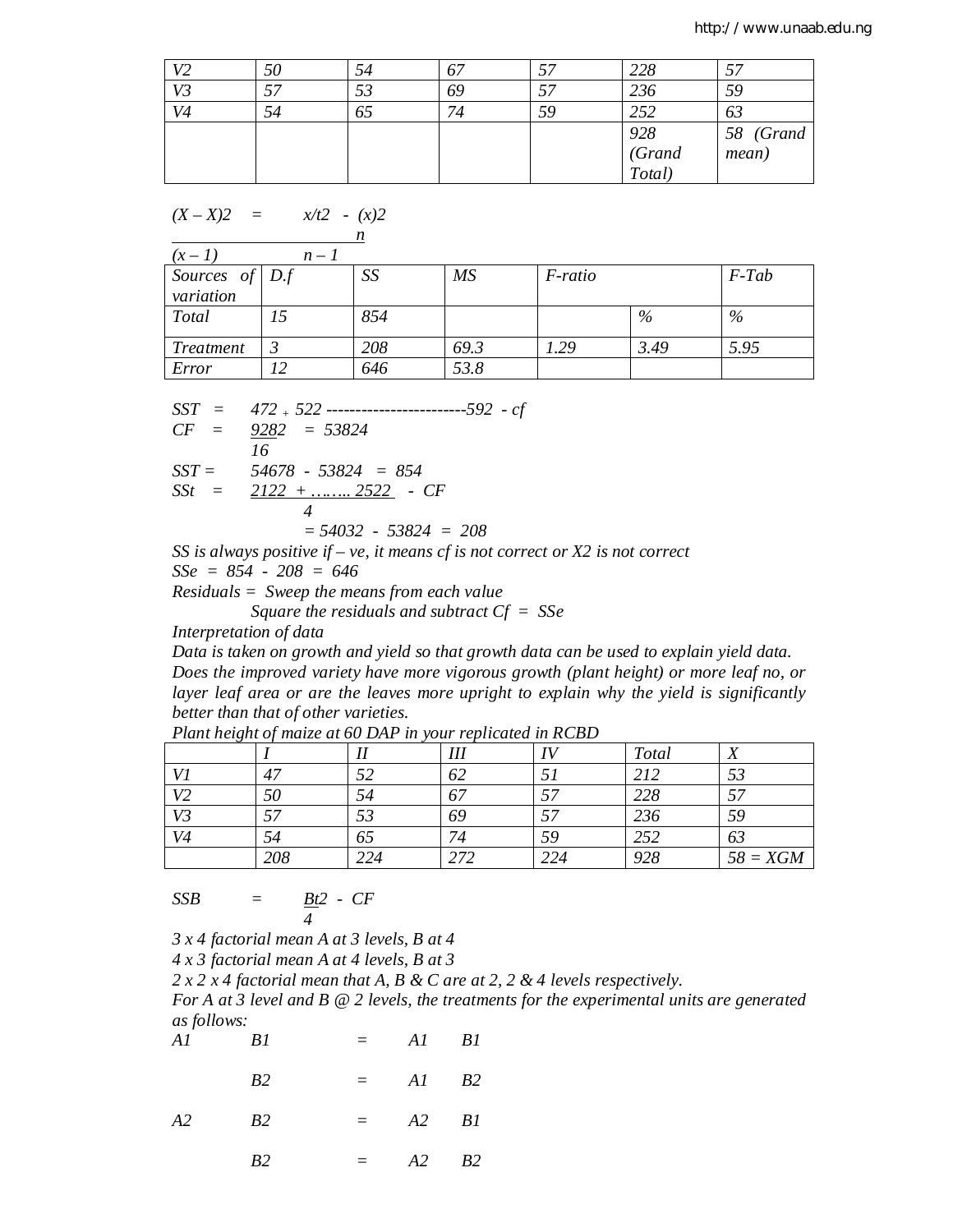*A3 B1 = A3 B1 B2 = A3 B2 Note that simple effects can be algebraically calculated. This is not part of ANOVA. B Effect A1 B1 + A2 B1 + A3 B1 - A1 B2 - A2 B2 - A3 B2 A2 effects A2 B1 + A2 B1 - A1 B1 - A2 B2 A3 effects A3 B1 + A3 B2 - A2 B1 - A2 B2 2 x 3 factorial in split plot with 3 replicates 18 plots ANOVA Table S.V. D.F. SS EMS Fcal FTab 0.05 0.01 Total (17) Fact A 1 Block 2 Ea 2 Fact B 2 A x B 2 Error b 8 Grain yield of varieties of maize with and without manile tons ha-1 and fertilizer I II III A1 B1 1.4 1.1 1.1 A1 B2 1.3 1.4 1.2 A1 B3 1.5 1.5 1.4 A2 B1 2.1 2.0 1.8 A2 B2 2.6 2.3 1.9 A3 B3 2.8 2.6 1.9*

*Note that when the treatment are arranged by the side the values are for collected Calculate the totals and sum of square the Anova.*

*2 x 3 factorial in RCBD with 3 Replicated No of plots 18 ANOVA Table S.V D.F SS MS Total 17 Blocks 2 Treatments (5) A 1 B 2 A x B 2 Error 10*

*Calculate the SS.*

#### *MEASURES OF CENTRAL TENDENCY*

*Central tendency means average performance, while dispersion of a data is how it spreads from a central tendency. He measures of central tendency are: mean, mode and media.*

*The mean is the sum of observations divided by the number of observations*

*X1 X2 X3 X4 ………………………… Xn N*

*X (pronounced as X bar) is the mean from sample where n is the mean from population. X is the estimate of n e.g.*

> *0.9g, 1.2g, 1.4g, 1.6g, 1.8g X 0.9 1.2 1.4 1.6 1.8 6.9 X = 6.9/5 1.38g/plot*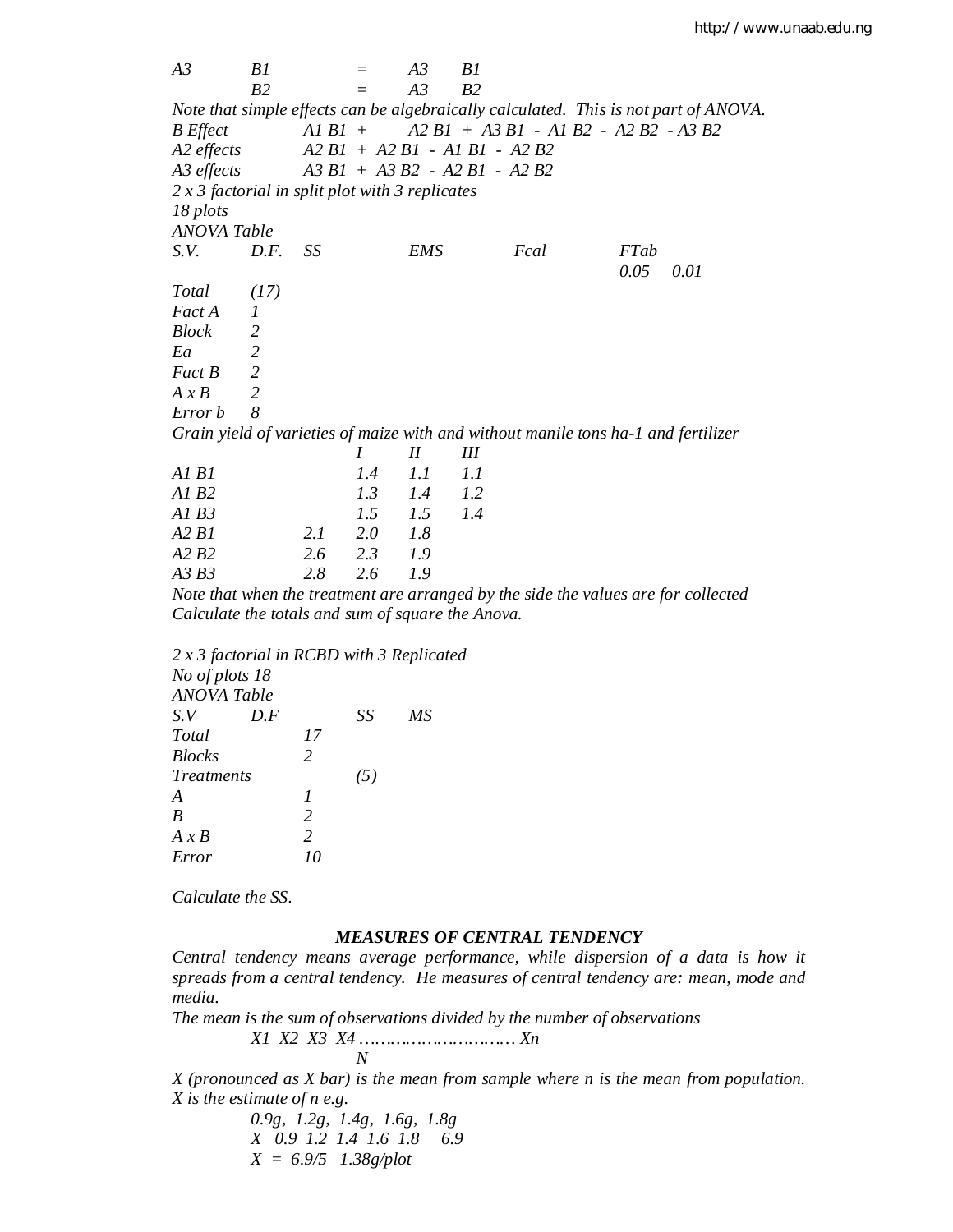*N*

*The mean is a very good measure of central tendency where samples show what is called Normal distribution.*

*Data is normally distributed when it has equal spread around the mean. It is not always the case that a set of data will be normally distributed. When the data is not normally distributed the mean is not a good measure of the central tendency Mean / mode / median.*

*In the case of the skewed distribution the mean is located away from the central tendency*

# *SAMPLE MEDIAN*

*Where data doesn't have a normal distribution mean doesn't represent the central tendency in such a situation, the median gives a better picture of central tendency which is defined as the central value when the data is arranged in ascending/descending numerical order.*

*e.g. 0.15g, 0.45g, 0.87g, 0.99g, 1.02g, 0.38g, 0.98g 1.00g Calculate the median of the data.*

*Solution: 0.15, 0.38, 0.45, 0.56, 0.87, 0.98, 0.99, 1.00, 1.02*

*0.87 = 0.71*

*Mode*

*This is very useful in determining central tendency when a very large data is involved. Given that the scores of 20 students in statistics examination are given below. Find the mode.*

*66.60.61.45.45.80.80.77.72.43.55.60.60.60. 98.40.80.62.41.42 he*

*Mode 60.*

*If a data is normally distributed the mode medium mean MEASURES OF DISPERSION*

*The measures central tendency of a sample: Mean, median and mode do not tell us how value varies from the central tendency. This measurement of how values deviate from the mean is known as a measure of dispersion.*

*For instance, if the mean of ages of 1001 student in the University is 19 years. This could be 3 which means that the age range is 16 - 22 years in which the positive sign indicate the upper limit and the negative indicate the lower limit.* 

*X - 19 years 3 i.e. Range 16 - 22*

*For every statistics that we measure there is a corresponding population parameter. Therefore the statistics/parameter for measuring dispersion are as foolows*

*Measures of Dispersion*

*Parameter/Statistics Population Samples Variance*

*Standard deviation*

*Range*

*Range provides the lower and upper values of a set of data e.g. if the dry matter yield of soyabean plant inoculated with strains of nitrogen fixing bacteria (Rhizobium) are given as follows:*

| $\mathbf{v}$<br>Bacteria strains | Dry matter yield $(x)$ | $x - x$ |
|----------------------------------|------------------------|---------|
| $R_I$                            | 10.2                   | 10.28   |
| $R_2$                            | 11.1                   | 1.18    |
| $R_3$                            | 9.8                    | $-0.12$ |
| $R_4$                            | 8.7                    | $-1.22$ |
| $R_5$                            | 12.2                   | 2.28    |
| $R_6$                            | 13.1                   | 3.18    |
| $R_7$                            | 9.4                    | $-0.52$ |
| $R_8$                            | 10.6                   | 10.08   |
| $R_{9}$                          | 6.9                    | $-3.02$ |
| $R_{10}$                         | 7.2                    | $-2.72$ |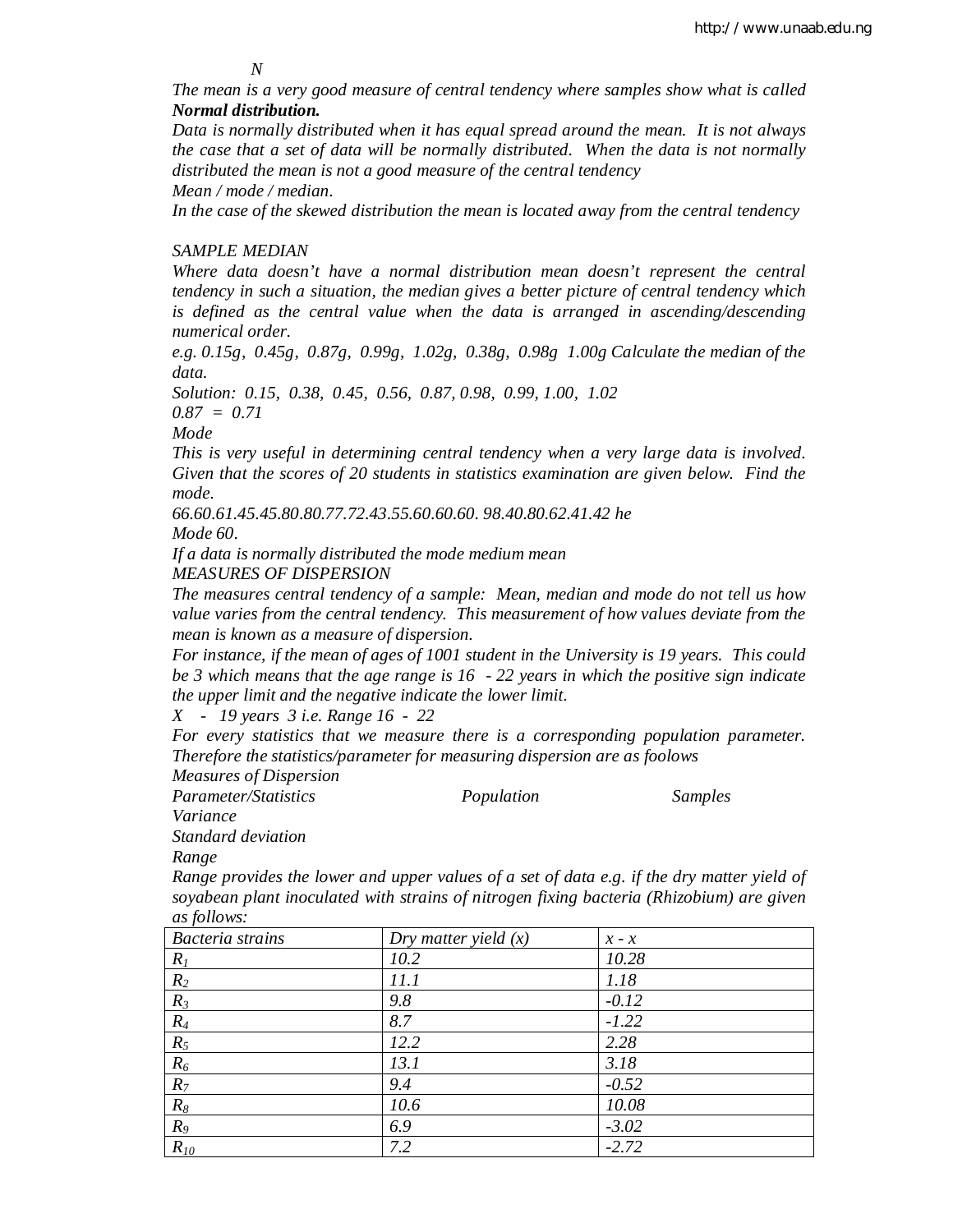The sum of deviations for the mean is 0  
\nCalculate the mean, the range and the S.D.  
\nMean = 
$$
x - \frac{99.2}{10} = 9.92
$$
  
\n $\frac{x_1}{x_1} = x$   
\n $x = \text{mean}$   
\n $x - x = \text{deviation from the mean}$   
\n $(x - x)2 = \text{square of deviation from the mean}$   
\nVariance S2  $(x - x)$  while S =  $(x - x)2$   
\n $n - 1$   
\nRange x

| Bacteria strains | Dry matter $(x)$ | $X - x$ | $(x - x)2$ | X2     |
|------------------|------------------|---------|------------|--------|
| $R_I$            | 10.2             | 0.28    | 0.0784     | 104.04 |
| $R_2$            | 11.1             | 1.18    | 1.3924     | 123.21 |
| $R_3$            | 9.8              | $-0.12$ | 0.0144     | 96.04  |
| $R_4$            | 8.7              | $-1.22$ | 5.1984     | 75.69  |
| $R_5$            | 12.2             | 2.28    | 5.1984     | 148.84 |
| $R_6$            | 13.1             | 3.18    | 10.1124    | 171.61 |
| $R_7$            | 9.4              | $-0.52$ | 0.2704     | 88.36  |
| $R_8$            | 10.6             | 0.68    | 0.4624     | 112.36 |
| $R_9$            | 6.9              | $-3.02$ | 9.1204     | 17.61  |
| $R_{10}$         | 7.2              | $-2.72$ | 7.3984     | 51.84  |
|                  | $X = 9.92$       | $= 0$   | 35.5360    | 1019.6 |

$$
X = 99.2
$$
  
\n
$$
X2 = 1019.6
$$
  
\n
$$
(x-x)2
$$
  
\n*i.e.* if you are dealing with a population

*S2 = (x - x)2 i.e if you are dealing with sample n - 1 Variance S2 = 35.5360 = 3.9484 9 S.D = S = 3.9484 = 1.987 Mean = 9.92 = 10 Range = 10.42 Variance = 1.987 2 or Therefore the range is 9.92 1.987 i.e. 8 – 12 or 7.92 - 11.92 S* =  $(x - x)2$ *n – 1 S = x2 - x2 n - 1 x2 = sum of square of x x2 = sum of x squared n – 1 = degree of freedom (x)2 = correction factor which must be less than sum of square N 1019.16 – (99.2)2 10 9 S 1019.6 - 98.064 9*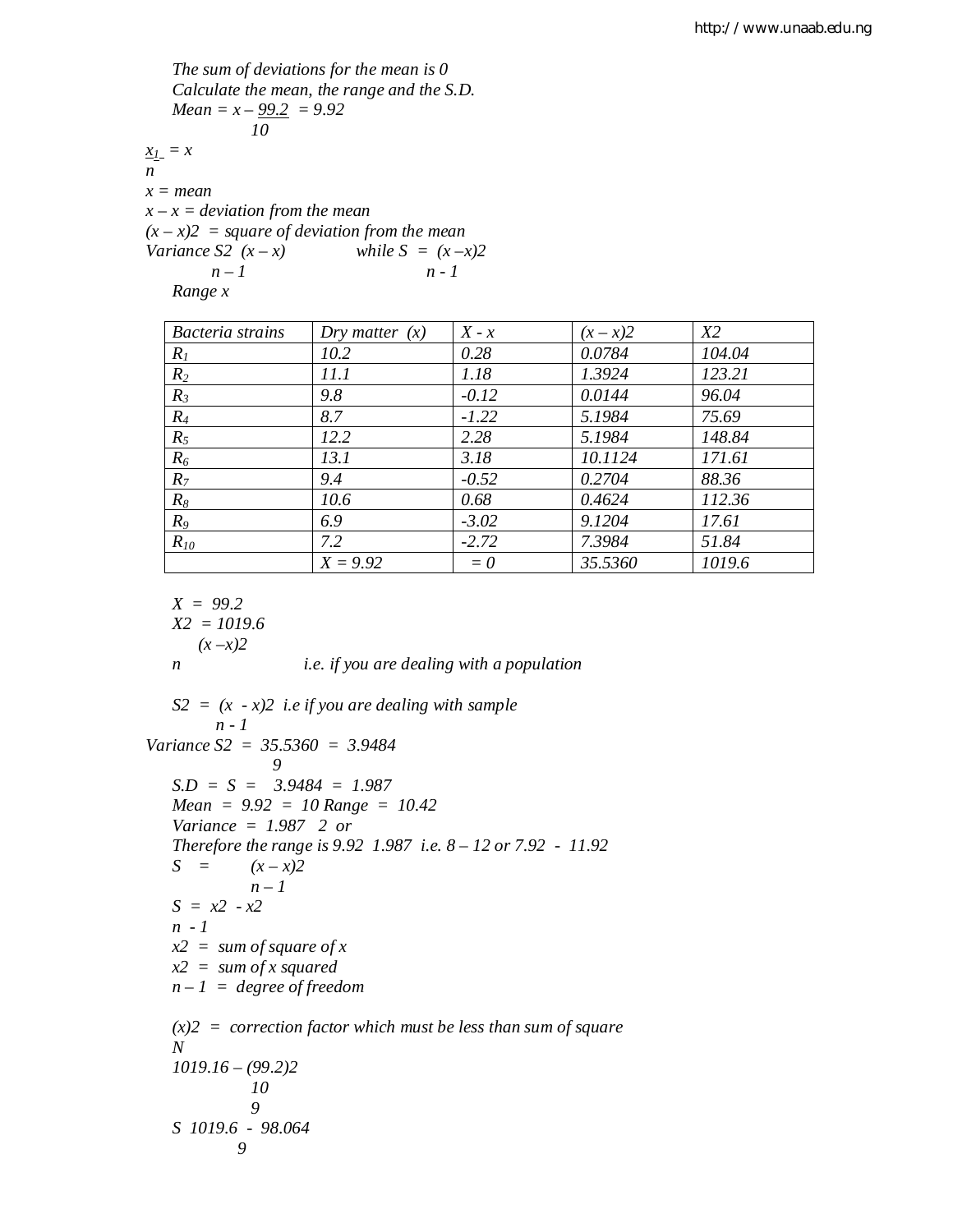$$
S = 35.536
$$
  
\n9  
\n
$$
S = 3.9484
$$
  
\n
$$
S = 1.987
$$
  
\n
$$
(x - x)2
$$
  
\n
$$
x2 - (x)2
$$
  
\n
$$
n - 1
$$

#### *COMPARISONS AMONG TREATMENT MEANS*

*In the analysis of variance, the null hypothesis (Ho) that is tested is always that all means are equal. If the F statistic is not significant then this Ho is not rejected and there is nothing more to do, except possibly try to make the experiment itself more precise/sensitive. If the Ho is rejected then at least one mean is significantly different from at aleast one other one. However, the limitation of the F-test is that it does not locate the specific difference(s) among the treatments.*

### *FOUR BASIC ASSUMPTIONS UNDERLYING ANOVA*

- *1. Error terms are randomly, independently and normally distributed*
- *2. Variances of different samples are homogenous i.e. they must not deviate from each other.*
- *3. Variances and means of different samples are not correlated*
- *4. The mean effects are additive (non-addivitivity results in heterogeneity of errors)*

#### *Specific comparisons*

- *1. between pairs of treatments*
- *2. between 2 groups of treatments*
- *3. tend comparisons*
- *1. The first comparison is the simplest and most commonly used*

*2. The second comparison involves classifying the treatments into meaningful groups. A group may consist of one or more treatments and comparisons is made between aggregate means e.g. fertilized plots vs control; exotic varieties vs local varieties.*

*1 and 2 can be applied to any set of treatments.*

*3. The third comparison is limited to only treatments that are quantitative e.g fertilizer rates, distances of planting*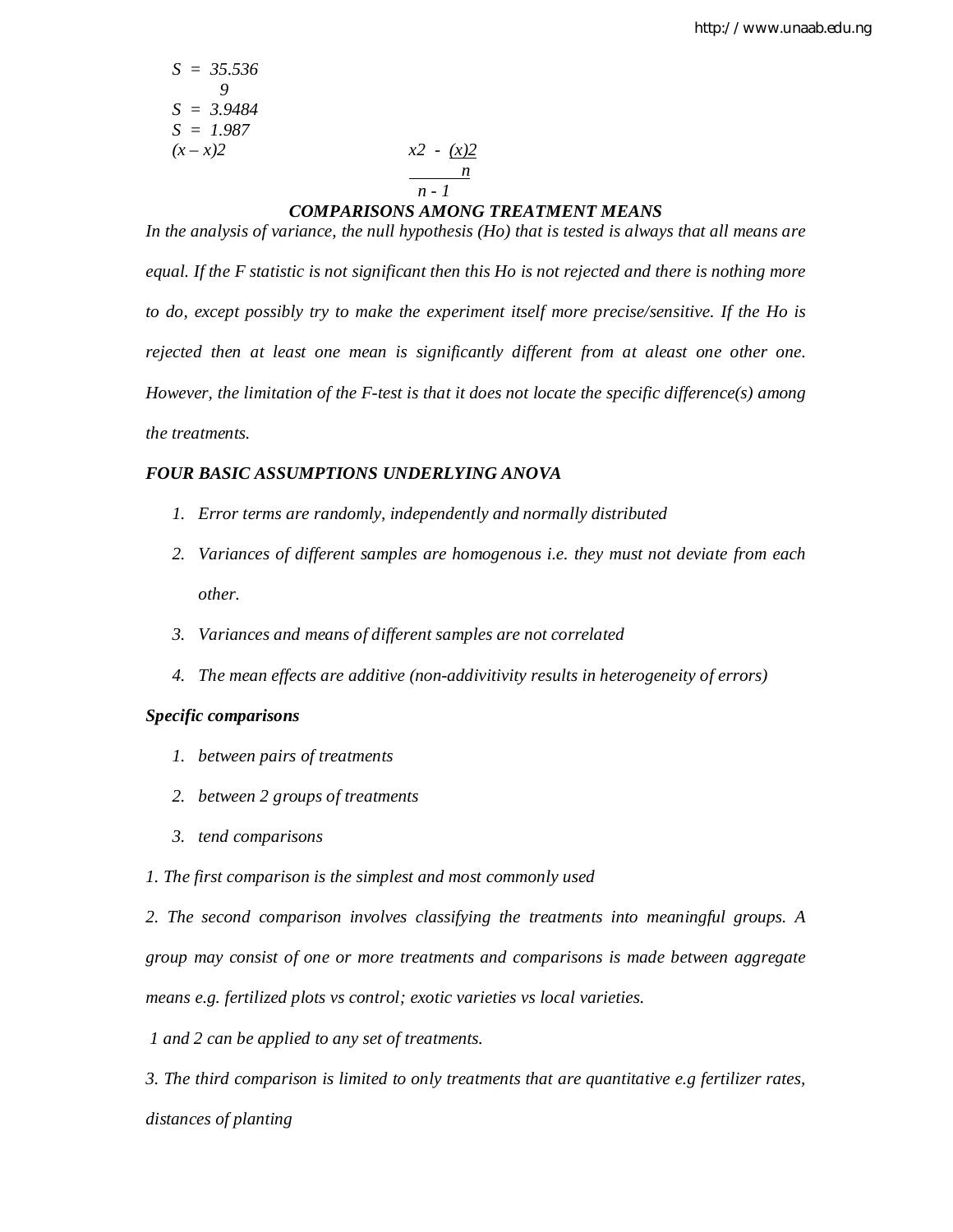*The two basic procedures for testing the differences between treatment means are the least significant difference method (Lsd) and duncan's Multiple Range Test (DMRT).*

### *LSD Method*

*This is the most commonly used and misused method of mean sesapartion. LSD is the most effective or valid test when there are only two means. The precision decreases as the number of means of treatments increases.*

#### **Rules for effective use of Lsd test**

- *a. Use the lsd test only when the F test in the ANOVA is significant.*
- *b. Do not use the lsd when the possible pairs of means in the experiment exceeds five*
- *c. Use the lad for pre-planned comparisons even if the treatments are more than 5*

*To determine whether a difference between the treatments means is statistically significant, compare the observed difference with the computed lsd value. If the observed difference is larger than than the lsd value, the two treatment means are significantly different at alpha level of significance. If the difference between any pair of means is smaller than the lsd value, the two treatments are not significantly different.*

# **Limitations of lsd test**

- *a. Lsd assumes that the error is homogenous*
- *b. It is often used to make many unplanned comparisons*
- *c. It is not satisfying for all possible paired compatisons*

#### *Duncan's Multiple Range Test (DMRT)*

*DMRT was developed to alleviate the deficiencies of lsd. It is identical to lsd for adjacent means, but requires progressive higher values necessary for comparison. The use of DMRT should be limited to very specific situations where no prior knowledge is available about the performance of the treatments e.g selection of new varieties being compared*

#### *Advantages of DMRT*

- *a. It takes into consideration the number of treatments*
- *b. It permits decisions as to which differences are significant and which are not*
- *c. F-test does not need to be significant before one can proceed*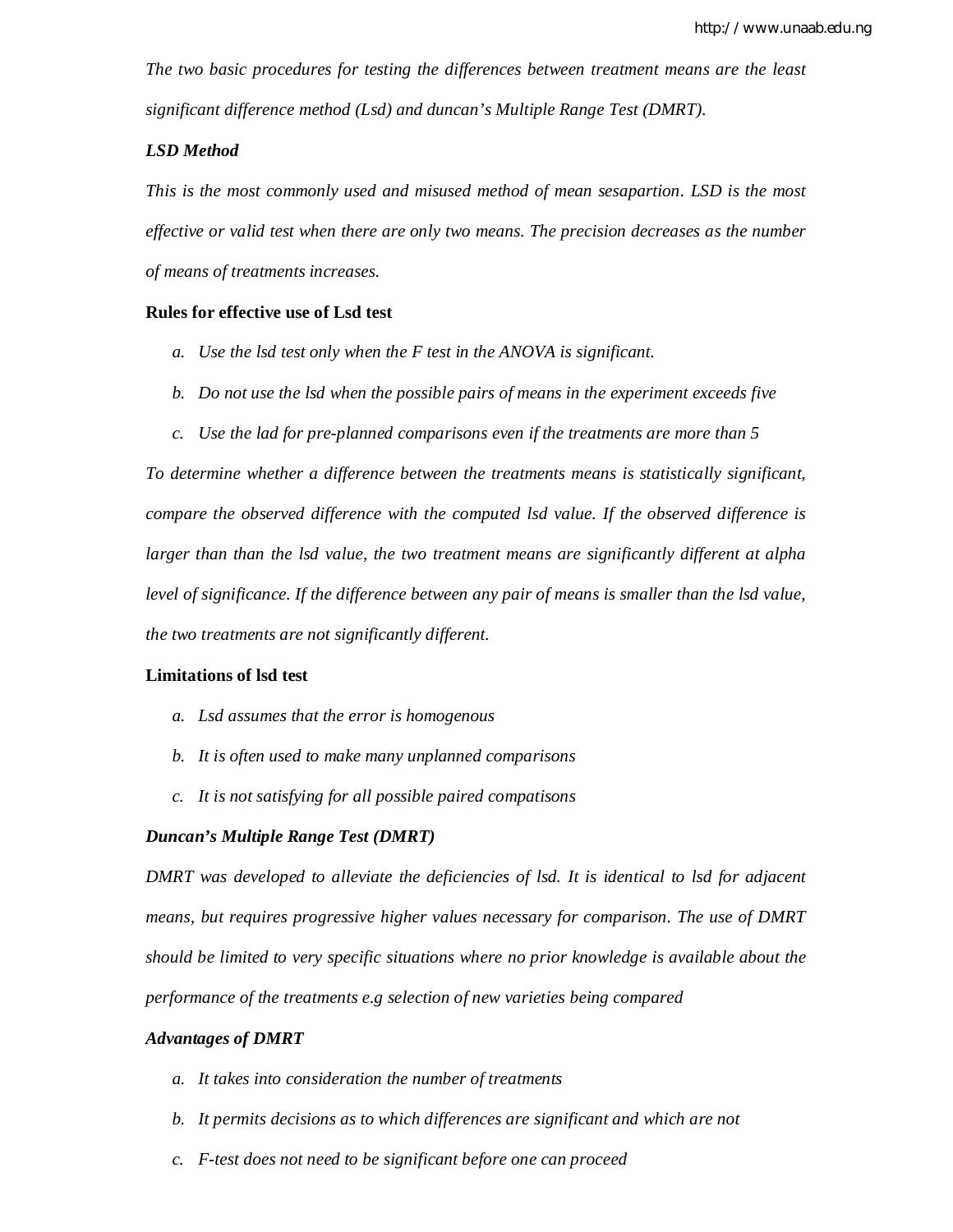*d. It uses a set of significant ranges, each range depending upon the number of means in that comparison*

#### *OUTLIER TEST*

*Outlier is the term used to denote the results of a replication which deviates greatly from the mean of all other replications of a specific treatment. They have an adverse and undesirable effect on trial results. They may be due to errors in plot measuring, tillage, application of the treatments, damage to plants during hoeing or by animals, robbery, mistakes in calculation* 

*e.t.c*

*N-fertilizer trial with 4 replicates*

*Yield: 31, 24, 8 and 25 kg/ha*

*SD of the 3 other means should be calculated and it must be determined if the SD of the presumed outlier is >4 times this SD*

 $31+24+25 = 26.7 (x^-)$  *3 SD= (31-26.7)<sup>2</sup>+(24-26.7)<sup>2</sup>+(25-26.7)<sup>2</sup> = 3.8 3-1 SD outlier = 8-26.7= 18.7 Since 18.7 is 4 times > 3.8, it is a true outlier*

# *Coefficient of variation (CV)*

*When analyzing the trial, the magnitude of the experimental error permits us to assess the precision with which the trial has been conducted.*

*CV is the SD expressed as a percentage of the mean. It is a measure of the degree of repeatability of an experiment. It is said to be low of high in relation to a reference point.*

$$
CV = \underline{SD} \quad x \, 100, \, \%
$$
  
Mean

*In field experiment, the CV should not exceed 10 -15%, otherwise it can be assumed that the trial has not been carried out satisfactorily. The results can only be used if reasons are stated in the Results and discussions Sections.*

#### **MEASURE OF LOCATION**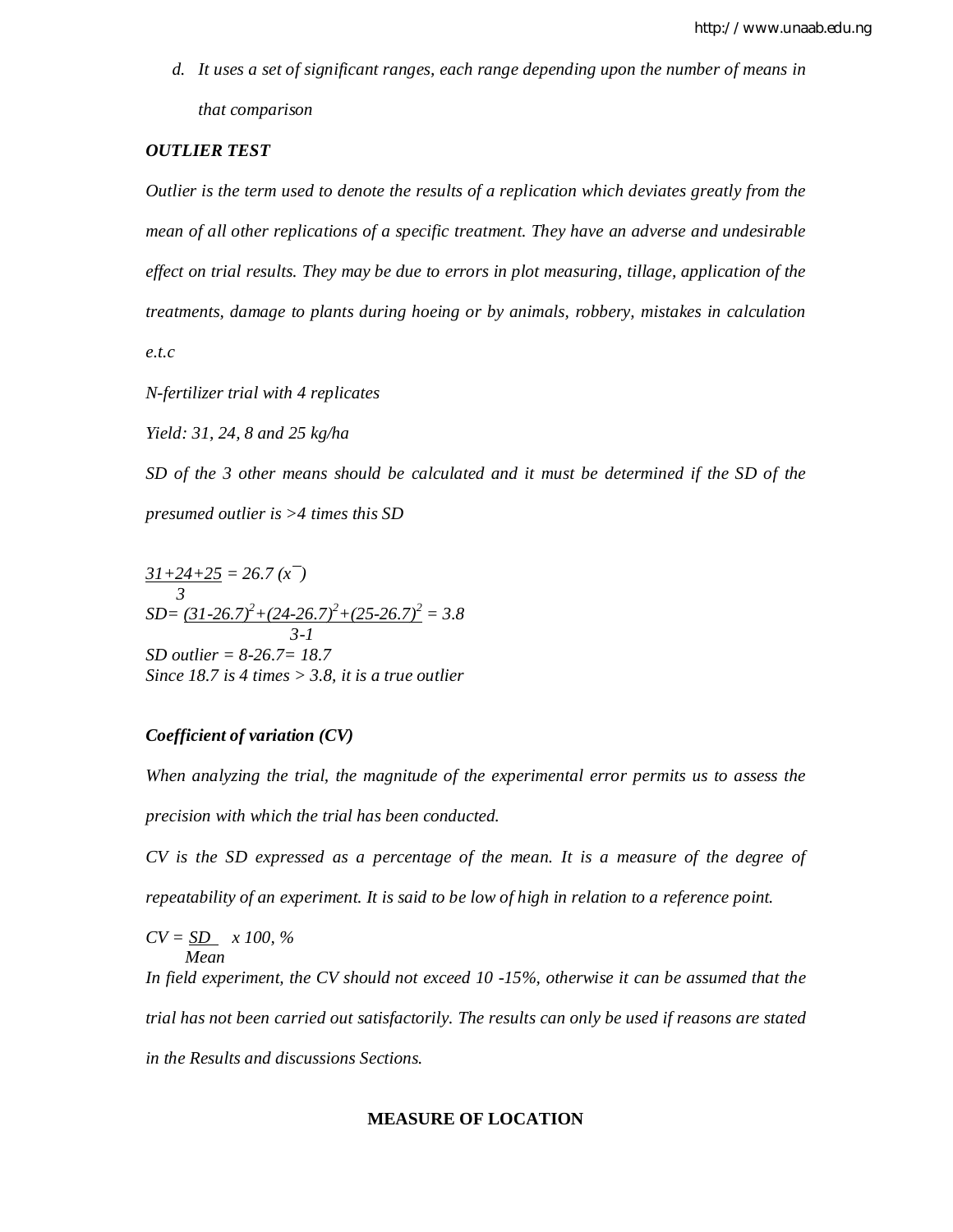Mean is also known as average. For example the mean of 4, 5 6, 7 and 3 is  $25/5 = 25$ . For a

large data set, we normally make use of frequency distribution.

| Variable       | Frequency      | (xf) |
|----------------|----------------|------|
| (X)            | (f)            |      |
| $\overline{4}$ | $\overline{2}$ | 8    |
| 5              | $\mathbf{1}$   | 5    |
| 6              | 3              | 18   |
| 7              | 4              | 28   |
| 8              | $\mathbf{1}$   | 8    |
| 9              | $\mathbf{1}$   | 9    |
|                | 12             | 76   |

Example 1. Mean of a frequency distribution

Mean =  $\frac{\Sigma xf}{\Sigma f} = \frac{76}{12}$  $\frac{76}{12}$  = 6.33

 $Mode = 7$  because it is the number with the highest frequency

### **Types of mean**

a) Arithmetic mean = sum of all variable = 
$$
\frac{\sum x}{n} = \frac{\sum x}{\sum f}
$$

$$
=
$$

#### *b) Geometric mean*

The geometric mean of 2 numbers is the square root of their products e.g. geometric

mean of 4 &  $5 = \sqrt{4} \times \sqrt{5} = \sqrt{20}$ 

For three numbers 2, 3, 4, it is the cube root.

Geometric mean 
$$
= \sqrt[3]{2 \times 3 \times 4} = 2.884
$$

$$
= \sqrt[3]{24} = (24)^{1/3} = 24 \text{ shift } \boxed{x^y} \boxed{3} = 2.884
$$

:. Geometric mean of 1, 2, 3, 4, 5 =  $\sqrt[5]{120}$  = 2.605

# *c) Harmonic mean*

*This is the reciprocal of arithmetic mean of sum of reciprocals.*

*Consider 5 numbers 1, 2, 3, 4, 5*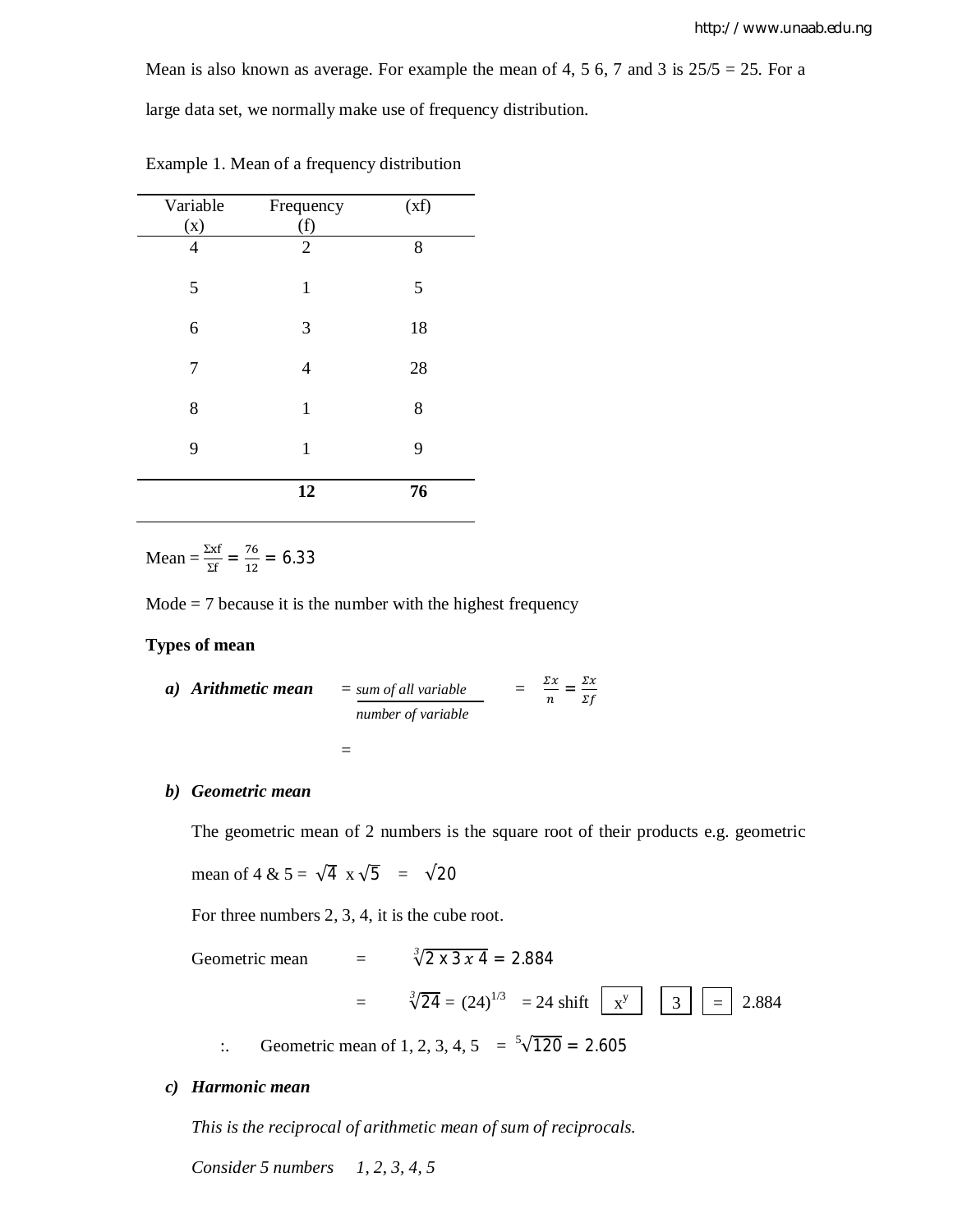*Sum reciprocals*  $=$   $\frac{1}{4}$  $\frac{1}{1} + \frac{1}{2}$ 

$$
= 1 + 0.5 + 0.333 + 0.25 + 0.2 = 2.28
$$

 $\frac{1}{2} + \frac{1}{3}$  $\frac{1}{3} + \frac{1}{4}$  $\frac{1}{4} + \frac{1}{5}$ ହ

*Arithmetic mean of sums (am)*

- *= 1/5 of 2.28*
- *= 0.456*

*Reciprocal of arithmetic mean* =  $\frac{1}{2}$  $\frac{1}{0.456} = 2.19$ 

Please note very well that harmonic mean is lower in value than the geometric mean.

Median: This is the number (or numbers) in the middle of a set of data after re-arranging the set of figures in ascending or descending order, or in the order of magnitude.

Example: 5, 6, 4, 7, 6, 6, 7, 8, 7, 7, 9, 4 can be re-arranged as  $4, 4, 5, 6, 6, 6, 7, 7, 7, 7, 8, 9$ Median =  $=\frac{6+7}{3}$  $\frac{+7}{2}$  = 6.5

### **Median of a large population**

When the number of measurements (N) is large i.e we have a large population, median of that population is taken as  $\frac{1}{2}N^{\text{th}}$  measurement. i.e.

Median may be defined as the  $50<sup>th</sup>$  percentile, with half of the population above and the other half below it. Median divides the area of a histogram into two equal parts.

# **PERCENTILES**

From the cumulative frequency graph (Ogive) given,  $50<sup>th</sup>$  percentile correlates with cumulative frequency of  $\frac{1}{2}$  x 108 = 54

The Ogive gives the number of plots per plant that is not more than 14

Therefore the  $50<sup>th</sup>$  percentile = 14 which is about the **median** 

75<sup>th</sup> percentile =  $81 \approx 3/4$  of 109 of Ogive

The number that corresponds to this is 17 if you trace the ogive vertically down

75<sup>th</sup> percentile =  $\frac{3}{4}$  (N + 1)<sup>th</sup> number

 $25<sup>th</sup>$  percentile =  $\frac{1}{4}$  (N + 1)<sup>th</sup> number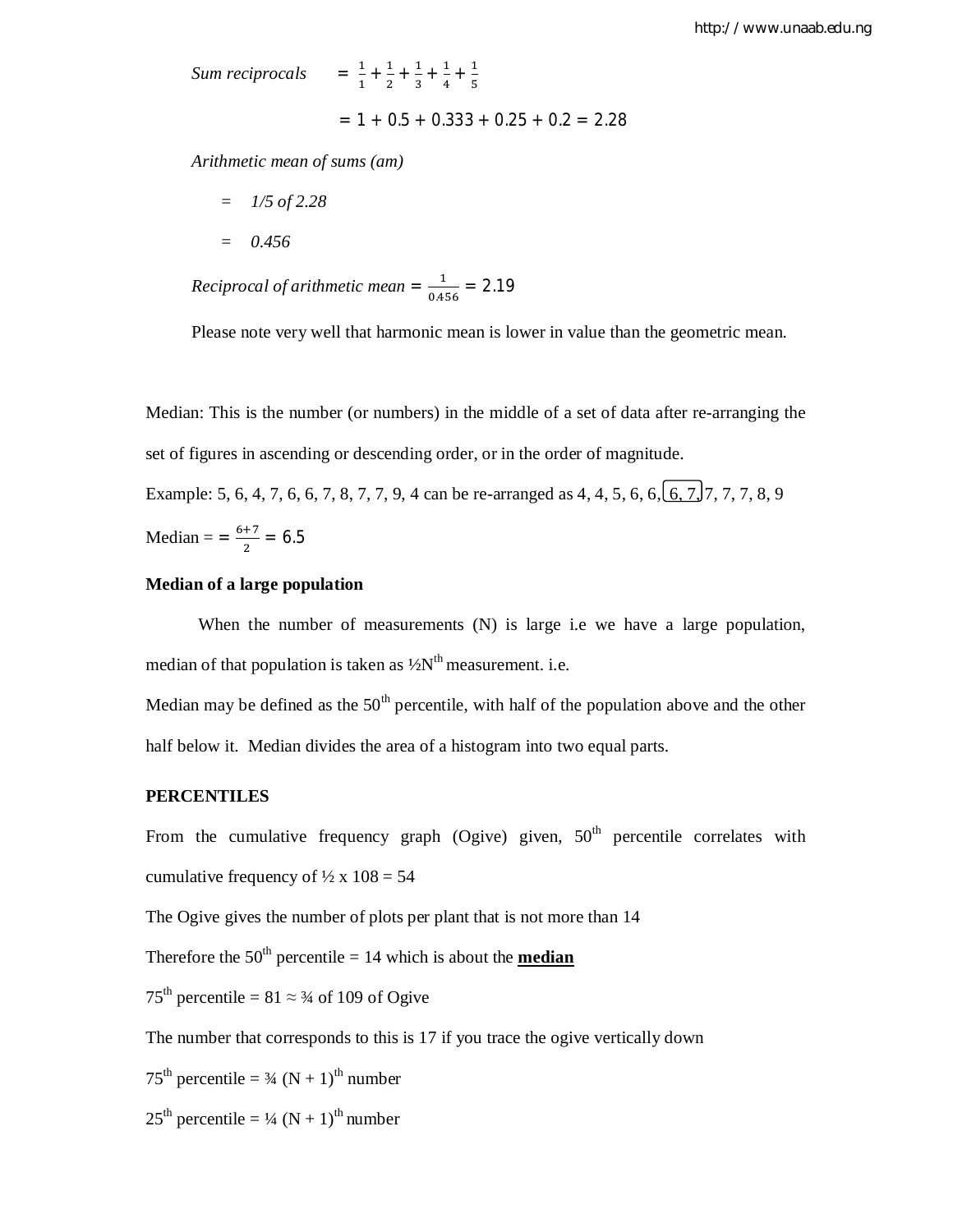# **RELATIONSHIP BETWEEN MEAN, MEDIAN AND MODE**

|                   | Mean - mode = $3$ (mean – median) | (1) |
|-------------------|-----------------------------------|-----|
|                   | $Mean-mode = 3mean - 3 median$    | (2) |
| - mode            | $= 2$ mean $-3$ median            | (3) |
| $\therefore$ Mode | $=$ 3 medain -2 mean              | (4) |

**Example 2**

| Weight (kg)  | Freq           | xf         |
|--------------|----------------|------------|
| (x)          | (f)            |            |
| 73           | 1              | 73         |
| 72           | $\overline{2}$ | 144        |
| 71           | 3              | 213        |
| 70           | $\overline{2}$ | 140        |
| 69           | 4              | 276        |
| <b>Total</b> | 12             | 876        |
|              | $\sum f$       | $\sum x f$ |

Mean = 
$$
\frac{\Sigma x f}{\Sigma f} = \frac{846}{12} = 70.5kg
$$

Median = (71 + 70)/2 = 71.5 kg because we have 69, 69, 69, 69, 70, 70. 71, 71, 71, 72, 72 and 73

 $Mode = 69$  kg because it has the highest frequency

**Example 3** Mean using a variable as origin

| (x)       | (deviation) | f | xf |
|-----------|-------------|---|----|
| $73 - 70$ | 3           | 1 | 3  |
| $72 - 70$ | 2           | 2 | 4  |
| $71 - 70$ | 1           | 3 | 3  |
| $70 - 70$ | 0           | 2 | 0  |
| $70 - 69$ | -1          |   |    |

Mean weight =  $70 + \frac{\Sigma fx}{\Sigma f}$  $\Sigma f$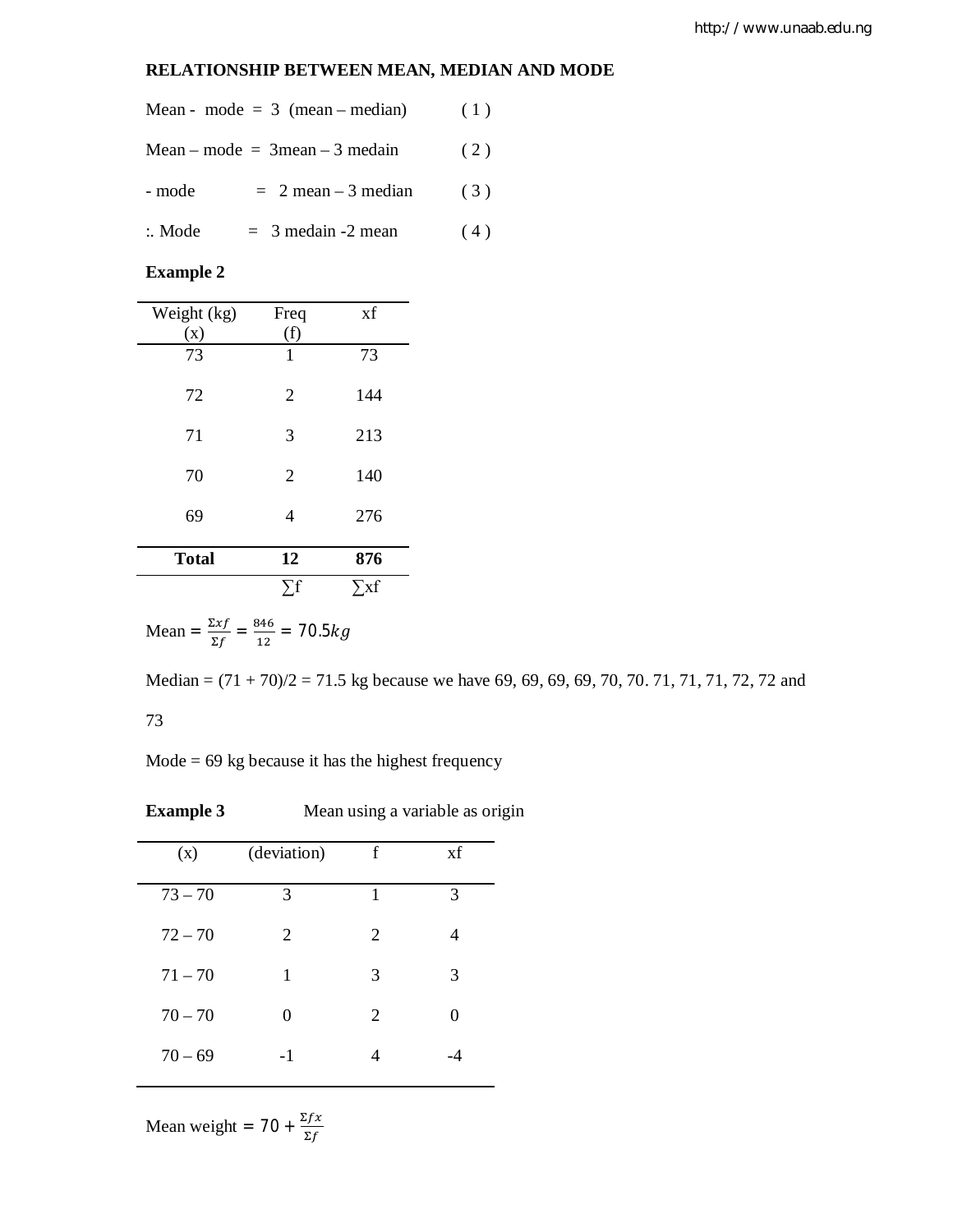$$
= 70 + \frac{6}{12} = 70 + 0.5 = 70.5kg
$$
 as in Example 2

| Number of insects | Freq             | Deviation 15 as origin | (fX)             |
|-------------------|------------------|------------------------|------------------|
| $8\,$             | $\overline{1}$   | $^{\rm -7}$            | $-7$             |
| 9                 | $\,1$            | $-6$                   | $-6$             |
| $10\,$            | $\overline{c}$   | $-5$                   | $\mbox{-}10$     |
| $11\,$            | 5                | $-4$                   | $-20$            |
| $12\,$            | 9                | $-3$                   | $-27$            |
| 13                | 15               | $-2$                   | $-30$            |
| 14                | 19               | $-1$                   | $-19$            |
| 15                | 20               | $\boldsymbol{0}$       | $\boldsymbol{0}$ |
| 16                | 16               | $\,1\,$                | 16               |
| $17\,$            | 10               | $\sqrt{2}$             | 20               |
| $18\,$            | 5                | 3                      | 15               |
| 19                | 3                | $\overline{4}$         | 12               |
| $20\,$            | $\mathbf 1$      | 5                      | $\mathfrak s$    |
| $21\,$            | $\boldsymbol{0}$ | $\boldsymbol{6}$       | $\boldsymbol{0}$ |
| $22\,$            | $\mathbf 1$      | $\boldsymbol{7}$       | $\boldsymbol{7}$ |
| Total             | <b>108</b>       |                        | 75               |

**Example 4**

Mean =  $15 + \frac{\Sigma f x}{\Sigma f}$  $\left[\frac{\Sigma f x}{\Sigma f}\right] = 15 + \left[\frac{75 - 119}{108}\right] = 15 \left[\frac{-44}{108}\right] = 15 - 0.4 = 14.6$ 

# **QUESTION 1** Try the above using 14 as origin

Table 1. A frequency distribution table

| Number of pods/plant | Frequency |
|----------------------|-----------|
|                      |           |
|                      |           |
|                      |           |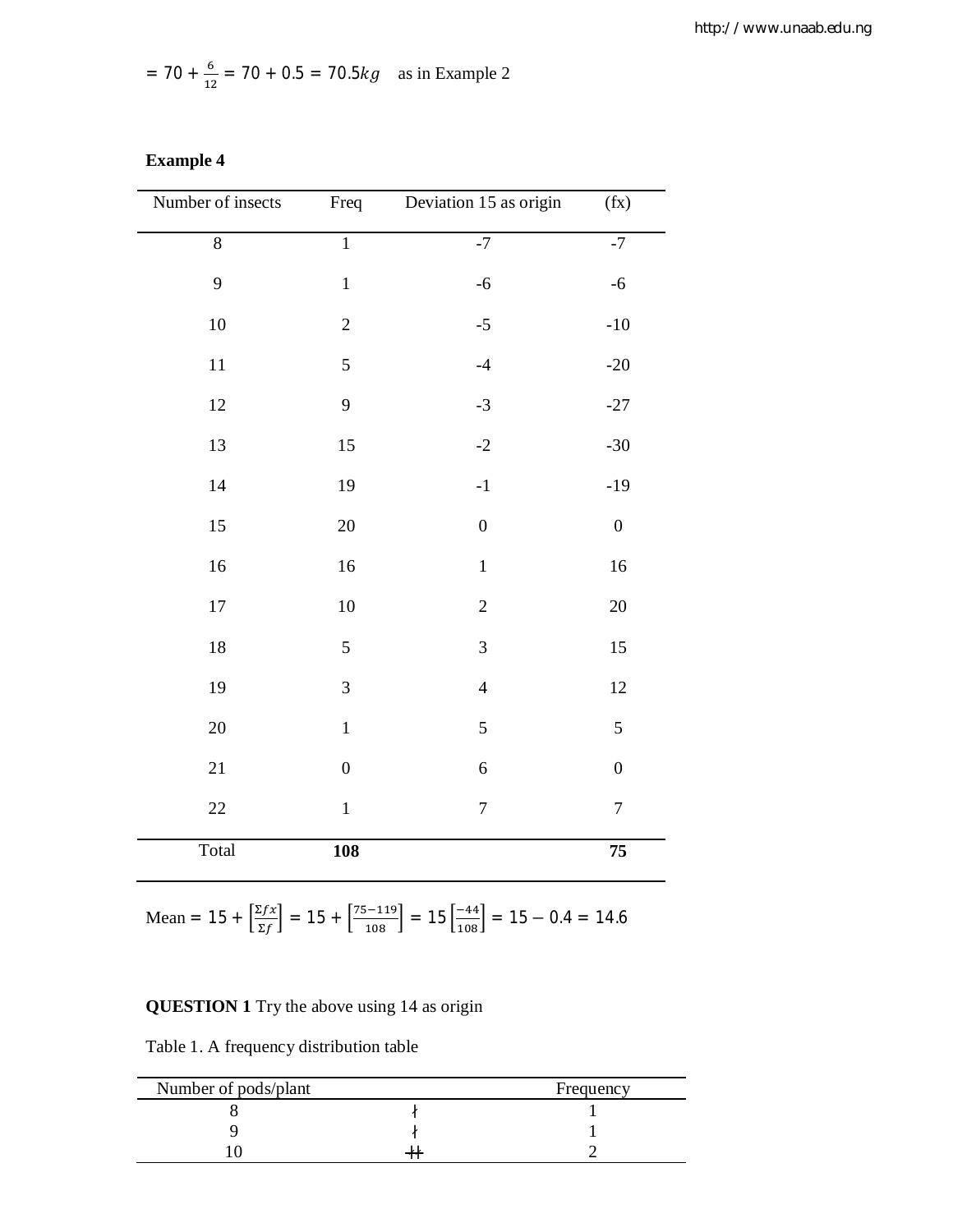| 11 | $\ddagger$             |    |
|----|------------------------|----|
| 12 | $\frac{1}{1}$          | 9  |
| 13 |                        | 15 |
| 14 | <del>HH HH HH</del> HH | 19 |
| 15 |                        | 20 |
| 16 | <b>**** ****</b> ****  | 16 |
| 17 | ++++ ++++              | 10 |
| 18 | 材                      |    |
| 19 | $+$                    | 3  |
| 20 |                        |    |
| 21 |                        |    |
| 22 |                        |    |

Total number examined 108

# **Frequency polygon**

 $\overline{\phantom{0}}$ 



# *(a) Modal group - Equal grouping*

| Under 10  |                            | Frequency |
|-----------|----------------------------|-----------|
| $10 - 11$ | 卄                          |           |
| $12 - 13$ | 材材材                        | 1         |
| $14 - 15$ |                            | 2         |
| $16 - 17$ |                            | 5         |
| $18 - 19$ | **** **** **** **** **** * | 9         |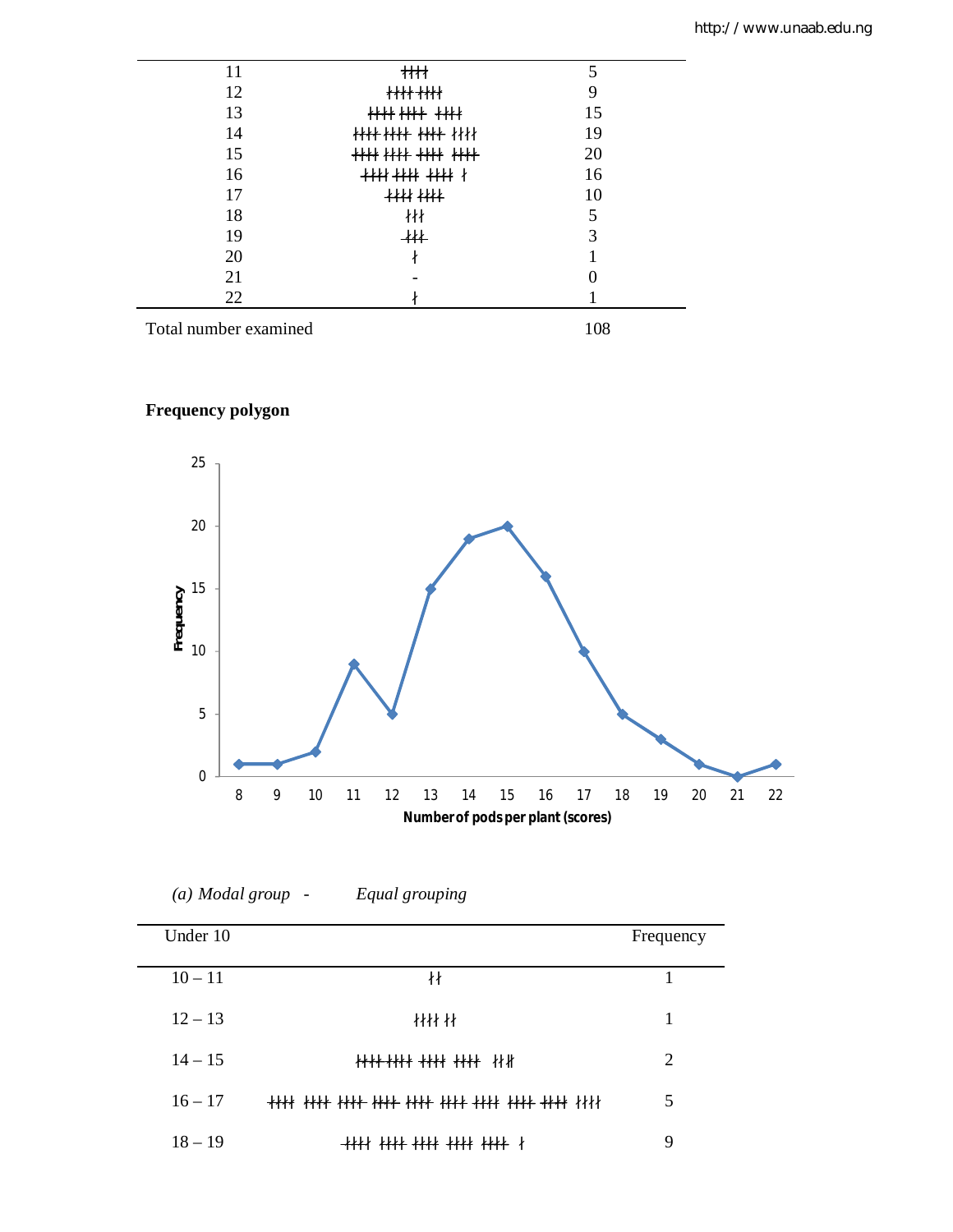

| Unequal grouping | Frequency      |
|------------------|----------------|
| Under 10         | $\overline{2}$ |
| $10 - 11$        | 7              |
| $12 - 14$        | 43             |
| $15 - 17$        | 46             |
| $18 - 20$        | 9              |
| $21 - 22$        | 1              |
|                  | 108            |

Modal group  $= 15 - 17$ 

# **HISTOGRAM OF WEIGHT DISTRIBUTION**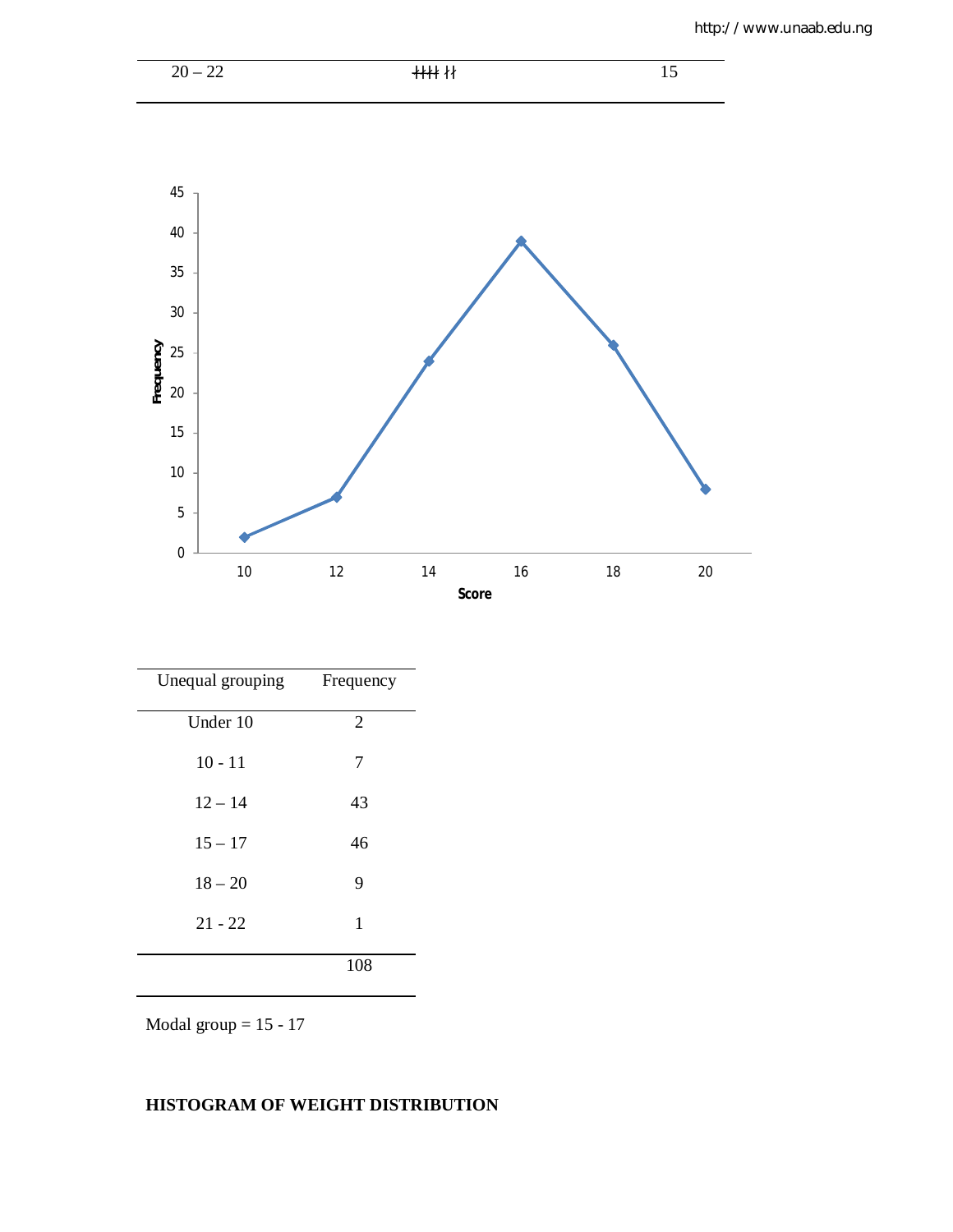| Weight score (kg) | Frequency      |
|-------------------|----------------|
| 8                 | 1              |
| 9                 | 1              |
| 10                | $\overline{2}$ |
| 11                | $\overline{5}$ |
| 12                | 9              |
| 13                | 15             |
| 14                | 19             |
| 15                | 20             |
| 16                | 16             |
| 17                | 10             |
| 18                | 5              |
| 19                | 3              |
| 20                | $\mathbf{1}$   |
| 21                | $\overline{0}$ |
| 22                |                |



# **CUMULATIVE FREQUENCY DISTRIBUTION OF NUMBER OF PODS PER PLANT**

Number of pods per plant Frequency Cumulative frequency 8 1 8 1 1 1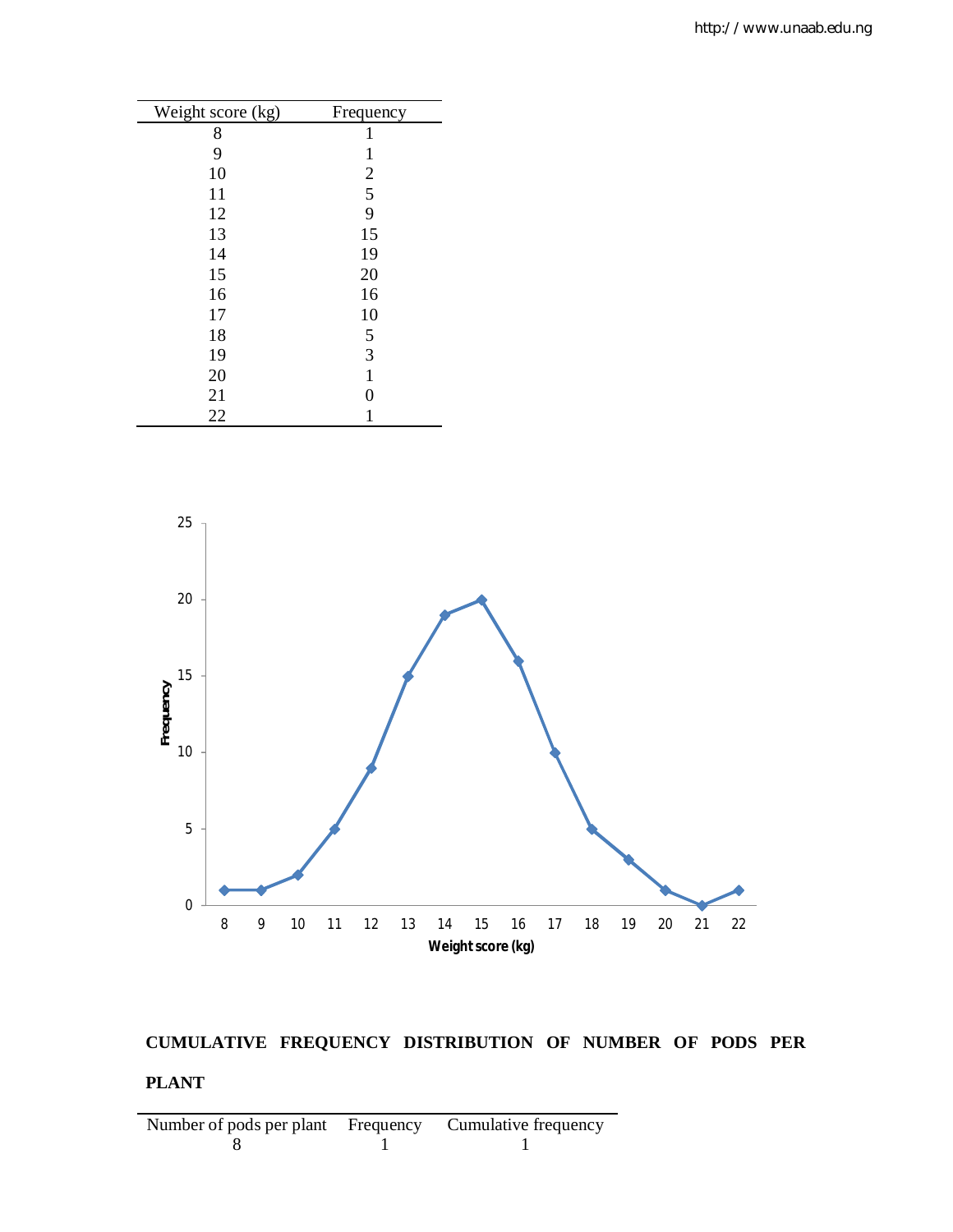| 10 | $\overline{2}$ | $\overline{4}$ |
|----|----------------|----------------|
| 11 | 5              | 9              |
| 12 | 9              | 18             |
| 13 | 15             | 33             |
| 14 | 19             | 52             |
| 15 | 20             | 72             |
| 16 | 16             | 88             |
| 17 | 10             | 98             |
| 18 | 5              | 103            |
| 19 | 3              | 106            |
| 20 | 1              | 107            |
| 21 | $\Omega$       | 107            |
| 22 |                | 108            |
|    | 108            |                |

# **THE CUMULATIVE FREQUENCY GRAPH**

The cumulative frequency graph is also called "Ogive" It is a graphical way of representing the frequency distribution.



## **MEASURE OF DISPERSION**

The various statistics used for the measurement of dispersion or spread are variance.

Standard deviation

Variance of the mean

Standard error of the mean

Coefficient of variability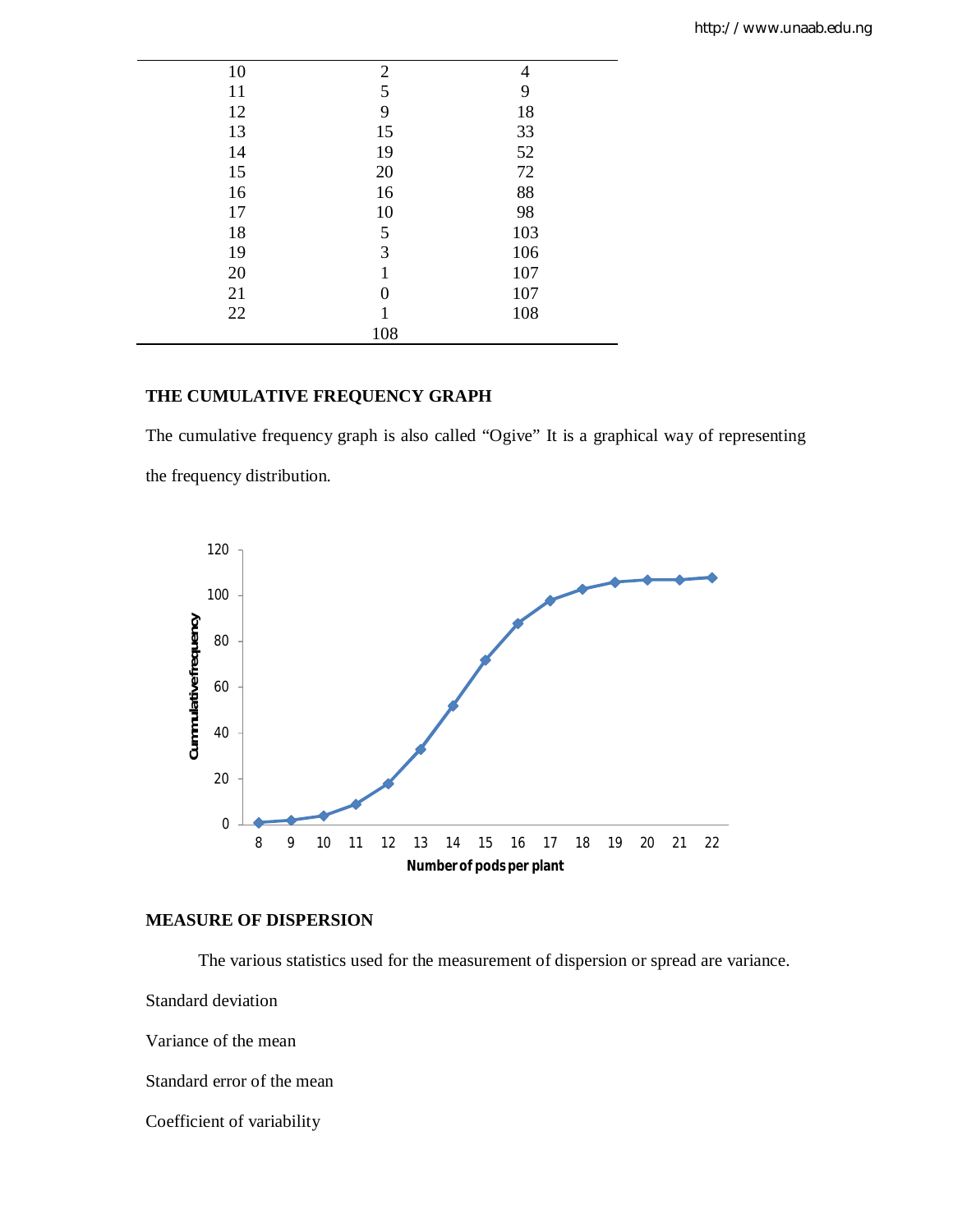(a) The sample variance 
$$
(S^2)
$$
 is given as  $S^2 = \frac{\left[\Sigma x^2 - \frac{\Sigma x^2}{n}\right]}{n-1}$ 

Where

 $(\Sigma x^2)$  = Sum of squares of variable x obtained by squaring each variable  $(\Sigma x)^2$  = Square of sum of variable x  $n =$  number of variables  $(\Sigma x)^2$  $\frac{\pi}{n}$  is called the correlation term

Let us consider the following six variables 5.0, 5.5, 7.0, 8.0, 10.0, & 2.5

Where  $n = 6$ 

| Variable                  |                   | $x^2$   |                                                                 |
|---------------------------|-------------------|---------|-----------------------------------------------------------------|
| 5.0                       |                   | 25.0    |                                                                 |
| 5.5                       |                   | 30.25   |                                                                 |
| 7.0                       |                   | 49.0    |                                                                 |
| 8.0                       |                   | 64.0    |                                                                 |
| 10.0                      |                   | 100.0   |                                                                 |
| 2.5                       |                   | 6.25    |                                                                 |
| Sum $\Sigma$ 38.0         |                   | 274.5   |                                                                 |
|                           | $\Sigma x^2 =$    | 274.5   |                                                                 |
|                           | $\Sigma x =$      | 38.0    |                                                                 |
| $\mathbb{R}^{\mathbb{Z}}$ |                   |         | $(\Sigma x)^2$ = $(38.0)^2$ = 1444                              |
| $(\Sigma x)^2$ / <i>n</i> | $\alpha = \alpha$ |         | $1444/6 = 240.67$                                               |
| Variance $(S^2)$          |                   |         | $\frac{\Sigma x^2 - (\frac{\Sigma x)^2}{n}}{\Sigma x}$<br>$n-1$ |
|                           |                   | $=$ $-$ | $(274.5 - 240.67)/5$                                            |
|                           |                   |         | $33.83/5 = 6.77$                                                |

(b) Standard deviation is the square root of variance i.e. the square root of variance gives standard deviation.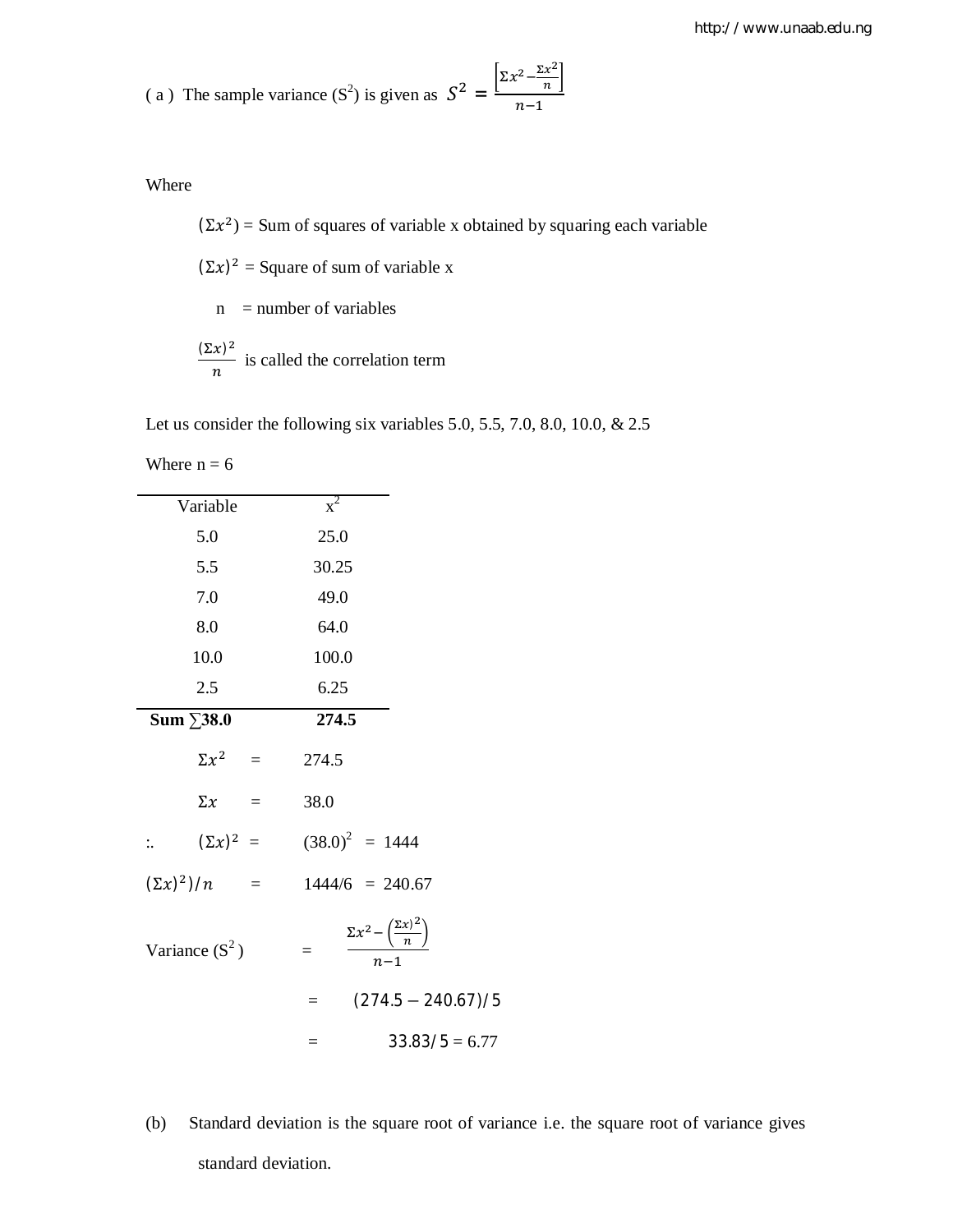*Square root of*  $S^2 = \sqrt{S^2} = S$ 

 $\therefore$  Standard deviation  $S = \sqrt{S^2}$ 

*From the example above S =*  $\sqrt{6.77}$  *= 2.60* 

*(c) Mean of the samples*  $(\bar{x})$  *is* 

given as  $\left(\bar{x}\right) = \frac{\Sigma x}{\Sigma}$  $\frac{\sum x}{n} = \frac{38}{6}$  $\frac{36}{6}$  = 6.33

Coefficient of variability (CV) = Standard deviation =  $2.60/6.33 = 0.410$ 

6.33

Expressed as a percentage  $CV = 0.41 \times 100 = 41.0\%$ 

(d) Variance of the mean ( $S^2 \overline{x}$ ) is given as variance divided by the number of variables

 $n = 6$ 

$$
S2 \overline{x} = S2/n
$$

$$
= 6.77/6 = 1.128
$$

(e) Standard error of the mean simply called standard error is the square root of the variance of the mean

Standard error =  $\sqrt{\text{variance of the mean}}$ 

$$
=\sqrt{S^2}=\frac{\sqrt{S^2}}{n}=\sqrt{1.128}=1.062
$$

Note that Standard error =  $\int_{0}^{S^2}$  $\frac{s^2}{n} = \frac{s}{\sqrt{n}}$  $\frac{3}{\sqrt{n}} = S\overline{x}$ 

Where  $S =$  Standard deviation

#### **TEST OF HYPOTHESIS**

An hypothesis is an assumption about a parameter or population which may or may not be true.

Type of Hypothesis

- *1. Null hypothesis (HO)*
- *2. Alternative hypothesis (Ha)*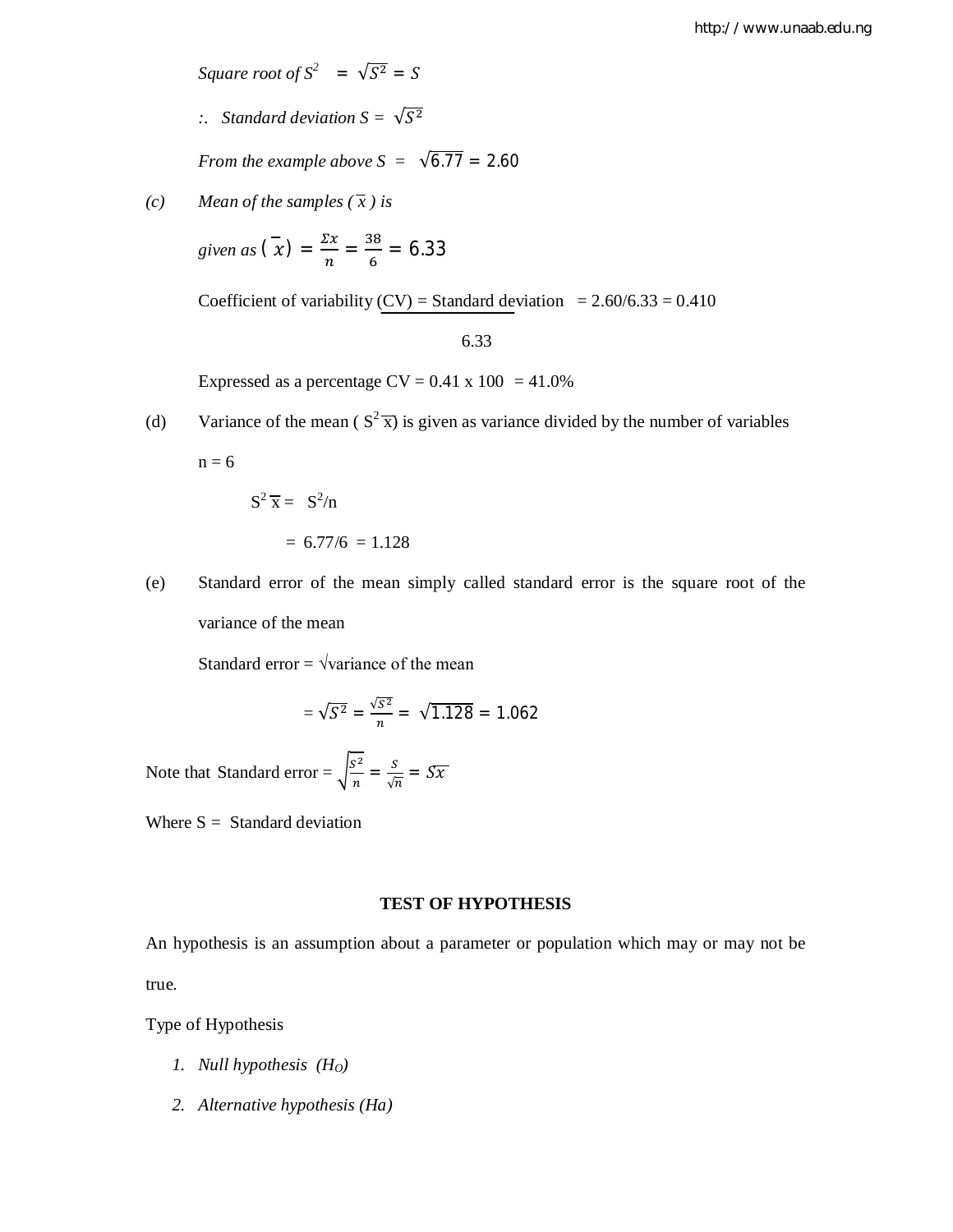Ho is the hypothesis to be tested for acceptance or rejection depending on the result of an experiment. It usually contains an equality statement or sign so that a confidence interval can be constructed around the parameter e.g.

Mean value of the two soil samples ( $\mu_1 \& \mu_2$ ) are the same or similar

Ho :  $\mu_1 = \mu_2$  means are equal soils are similar.

Ha is the hypothesis taken as true when the Ho is false.

Ha :  $\mu_1 \neq \mu_2$  means are not equal soils are not similar

Where there are more than two means we say

Ho :  $\mu$ 1 =  $\mu$ 2 =  $\mu$ 3 = $\mu$ 4 ………

In the alternative.

Ha :  $\mu$ 1,  $\neq \mu$ 2  $\neq \mu$ 3  $\neq \mu$ 4

### **Test Statistics**

- *The basis for any scientific experimentation is to set up a hypothesis – the Null hypothesis and when the null hypothesis is disputed, we accept the alternative hypothesis.*
- *However, the rejection or acceptance of any hypothesis must be done on an objective and rational basis and not what we think about the outcome of our investigation.*
- *Therefore, the use of appropriate test statistic will provide the rational and objective acceptance or rejection of hypothesis under various circumstances. It is very important to note that each test statistic is based on certain assumptions rather than the mathematic calculations.*
- *The assumptions must be known and fulfilled because any conclusions based on the test results will be meaningless if the assumptions are not fulfilled.*

The most useful and commonly used test statistics for testing hypothesis are

- *1. The t test, which compares the means of two samples and tests the null hypothesis that the two means are the same*
- *2. The (Chi square) X<sup>2</sup> test, which compares how well some data fit a model or an idea situation you already have.*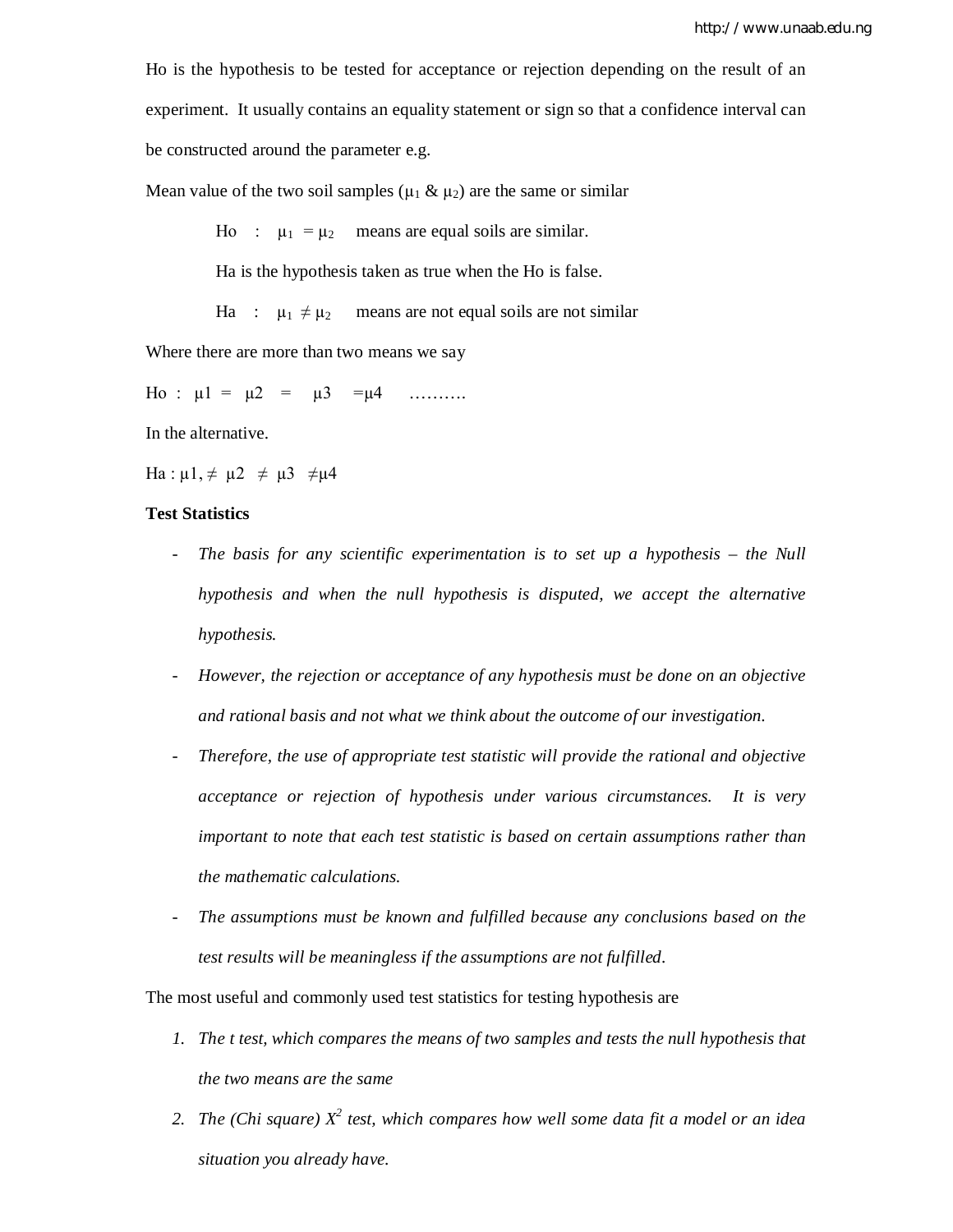- *3. The F-test, which compares the variances or standard deviations of two samples to see if they come from the same population.*
- *4. Correlation coefficient, which measures the association between two variables.* Before we go into specific examples of the above, let us see what we understand by the following term.

## **Significant Levels**

- *Each of any of the test statistics above has the percentage point (probability) at which the null hypothesis can be accepted or rejected i.e. 20%, 10%, 5%, 1%, and so on.*
- *The use of the probability level will allow us to know how likely it is that we would have obtained our results, if the null hypothesis is true.*
- The point at which we reject the null hypothesis has to be decided on the basis of the *penalties for being wrong. The question is "What is the penalty for rejecting the null hypothesis when we should have accepted it?, or the penalty of accepting when we should have rejected? This decision on the percentage point or the significant level is very important.*

In agricultural and biological experiments, 5% is normally taken as the significant level.

If the chance (probability) of getting results that are different from those predicted by null hypothesis is greater than  $5\%$  (P $> 0.05$ ), then we say that there is no significant difference between the observed and the predicted and thus, we accept the null hypothesis.

On the other hand, if the chance of getting results is less than 5% ( $P < 0.05$ ), we say that the observed and predicted are significantly different at 5% level and thus, we reject the null hypothesis and accept the alternative hypothesis.

Generally the smaller the probability or chance (say 0.01 or 0.001), the more likely it is that our results are due to some realistic biological phenomena and not due to random chance. The corollary is that the larger the value, the less likely it is that our results are due to a real biological effects and the more likely they are due to chance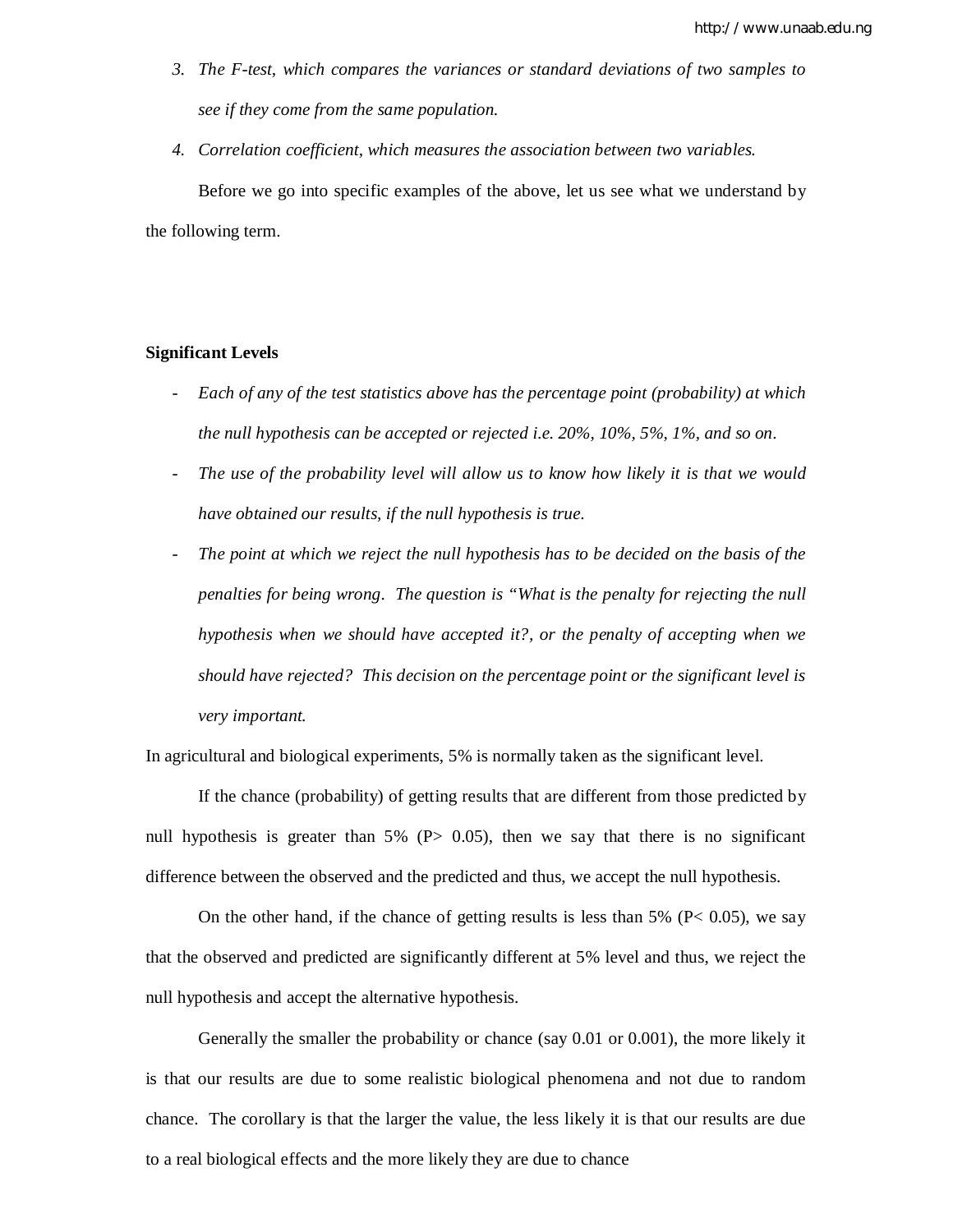| <b>P</b> Value<br>0.20<br>0.10          | 0.05                          | 0.01               | 0.001                   |  |
|-----------------------------------------|-------------------------------|--------------------|-------------------------|--|
| Accepting the Null hypothesis           | Rejecting the null hypothesis |                    |                         |  |
| P > 0.05                                | P < 0.05                      | P < 0.01           | P < 0.001               |  |
| Not quite significant                   | Significant                   | Highly significant | Very highly significant |  |
| (Lack of Confidence)                    |                               |                    |                         |  |
| of<br>experiment<br>be<br>Repeat<br>may | Fairly confident              | Very confident     | Almost certain          |  |
| necessary                               |                               |                    |                         |  |

# **The Student's t test**

The test is not particularly reserved for students. If was first developed by William Gosset in 1908 who at that time was not allowed by his employer (Guinness) to publish under his own name. He therefore referred to himself as "Student"

The t test is used to compare the means of two samples or sets of data to see whether they come from the same population or not. The null hypothesis is that the two means come from the population and that any difference between them is due to sampling error or chance.

#### The assumptions of a t test are

- *1. The populations from which samples are taken are normally distributed.*
- *2. The samples have similar standard deviations.*
- *3. The samples were collected independently.*

The test statistic is given as 
$$
t = \frac{(\bar{x}_1 - \bar{x}_2)}{s \sqrt{\frac{1}{n_1} + \frac{1}{n_2}}} = \frac{(\bar{x}_1 - \bar{x}_2)}{s \bar{x}}
$$

 $x_1$  and  $x_2$  are the two means

S is standard deviation of the population

 $S\bar{x}$  is called standard error.

 $n_1$  and  $n_2$  are the number of observations

thus, 
$$
Sx = \frac{\sqrt{S^2}}{n} = \frac{S}{\sqrt{n}}
$$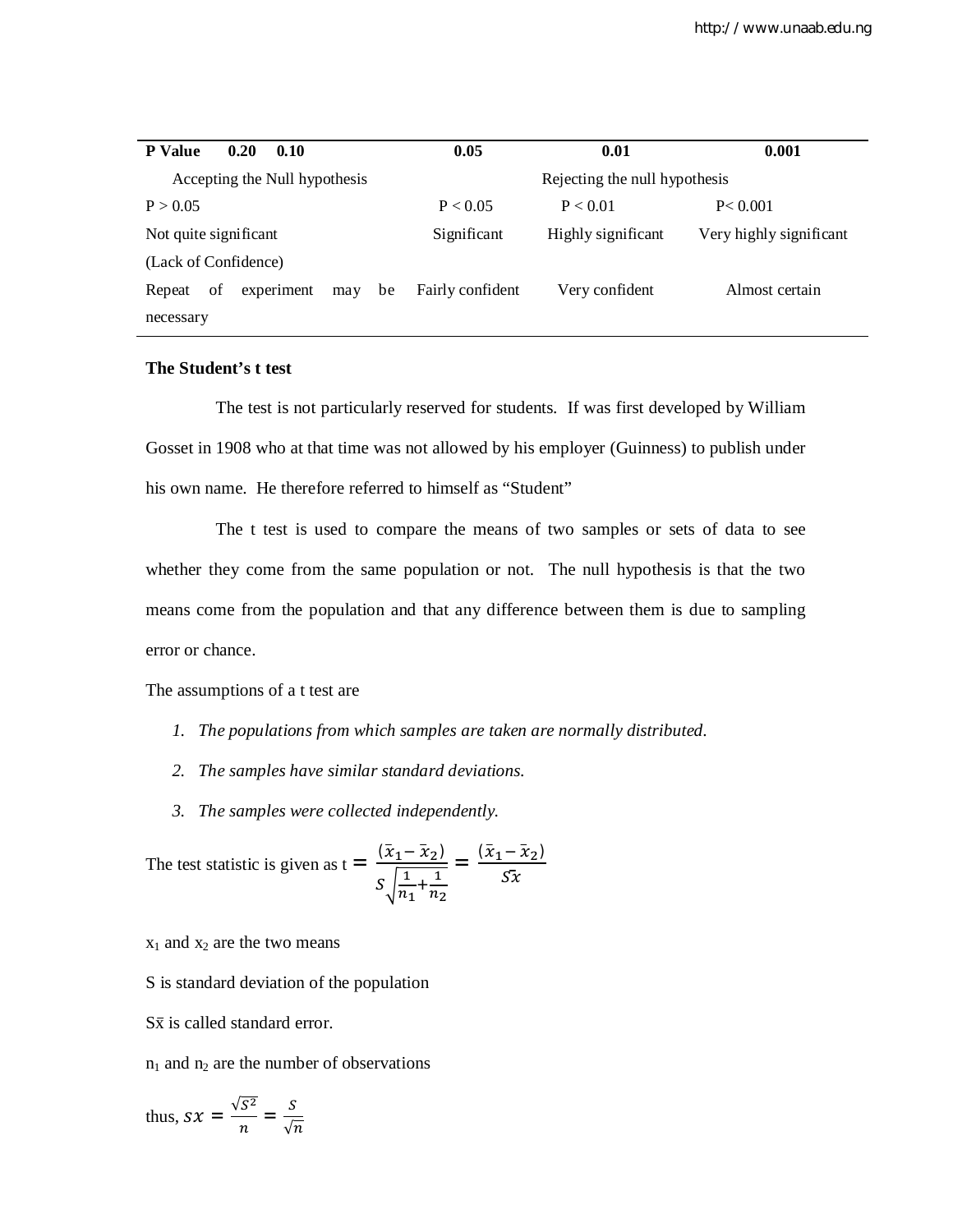The t test is very robust because the conclusions based on it has some level of validity

even if the assumptions on which it is based are not completely fulfilled.

t test can be used in a number of ways

- *1. To compare two sample means as above*
- *2. To compare a sample means with a standard when the mean and variance of the population are known.*

#### **Example 1**

The mean yield of maize in Nigeria is 5 ton\ha (a standard). However, a new maize variety with a yield of 7.6 tons\ha is introduced.

Test if the two means are similar or not.

 $H_0$  :  $\mu_1$  =  $\mu_2$  i.e. 5.0 = 7.6 Ha :  $\mu_1$   $\neq$   $\mu_2$  i.e. 5.0  $\neq$  7.6

Assuming that the mean yield of the improved variety is obtained from 64 samples i.e  $n = 64$ with 6.77 as variance

$$
t = \frac{\overline{x} - \mu}{s\overline{x}}
$$

 $s = Standard deviation$ 

 $n =$  Number if observation

*x = Mean of new (improved) variety = 7,6 kg/ha*

*µ = Standard mean = 5.0 kg/ha*

$$
S\overline{x} = Standard\ error = \frac{\sqrt{S^2}}{n} = \sqrt{\frac{6.77}{64}} = \sqrt{0.1058}
$$

$$
t = (7.6 - 5.0)/0.325 = 7.69
$$

Thus,  $t_{cal} = 7.69$ 

Tabulate t value at  $63 df = 2.0$ 

Ho :  $\mu$  =  $\mu$  makes the test a 2-tail test

$$
\alpha
$$
- level = 0.05/2 = 0.025 and from the above, t<sub>cal</sub> > t<sub>tab</sub>

We can then conclude that the two means are significantly difference at 5% probability i.e.

Ho  $7.60 \neq 5.0$  (P < 0.05)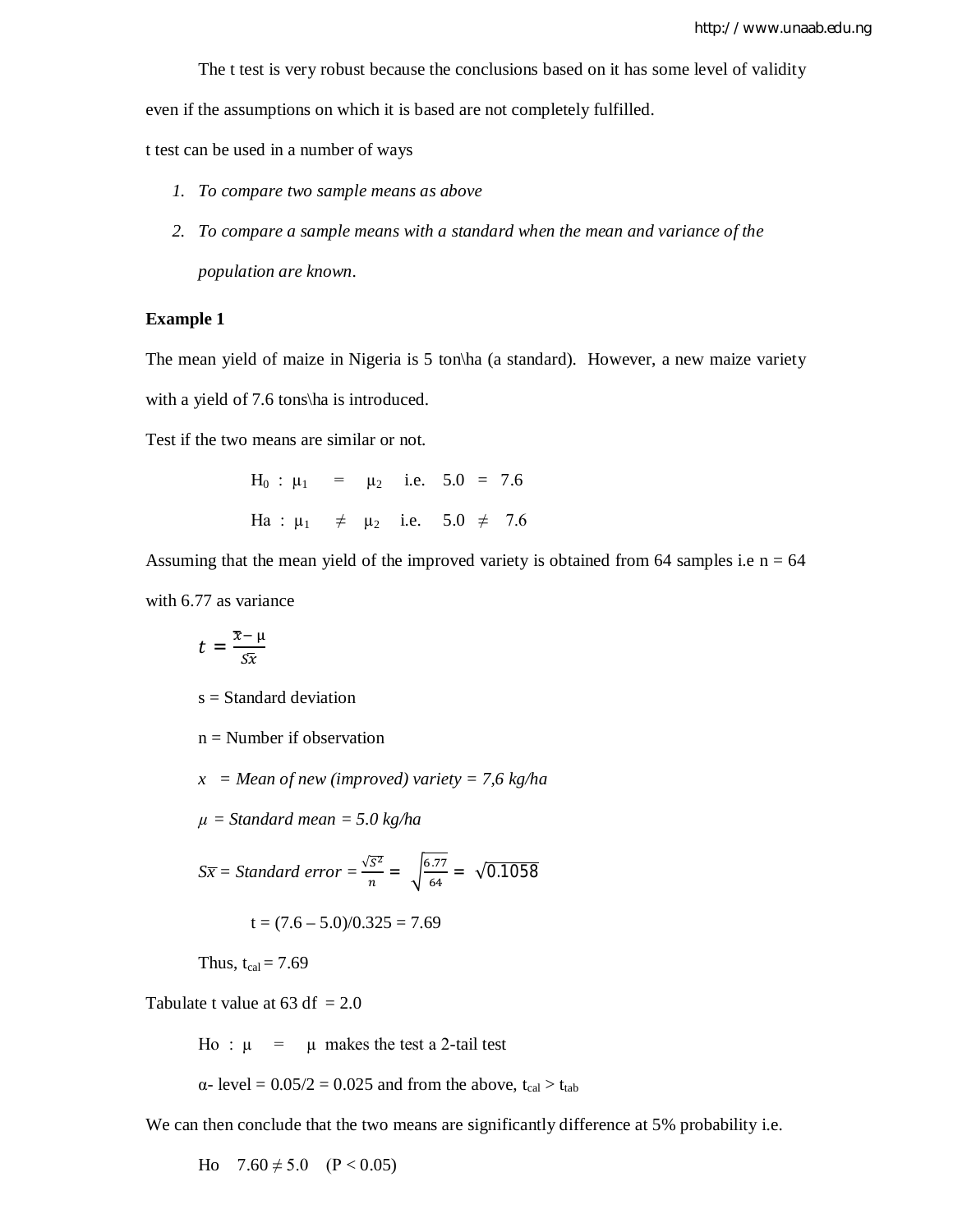We reject the null hypothesis and conclude that the two means differed significantly.

# **Example 2**

Sample vs Standard - When the means and sample variance are not known.

When the samples are given, one can calculate the mean of samples and then the variance of

the sample. Then the sample means can be compared with the Standard

 $\overline{X}$  yield of cassava = 10 ton/ha (Standard)

Another eight samples 8, 10, 12, 11, 9, 14, 8, 10 are taken

Sample mean  $= 10.25$ 

Sample variance  $= 4.21$  and  $n = 8$ 

$$
\therefore Sx = \sqrt{\frac{4.21}{8}} = \sqrt{0.527} = 0.725
$$

$$
t = \frac{x-\mu}{Sx} = \frac{10.25-10.00}{0.725} = 0.344
$$

Thus,  $t_{cal} = 0.344$ 

Number of samples (n) = 8 and  $\alpha$  – level is 0.05/2 = 0.025

Therefore, t<sub>0.025</sub> df<sub>7</sub> = 2.365

Also, t<sub>0.05</sub> df  $_7 = 3.97$ 

 $t_{cal} < t_{tabulated}$ 

Therefore, we accept the null hypothesis and conclude that there is no significant difference

between the two means i.e.  $P > 0.05$  ( $\mu_1 = \mu_2$ )

### **Example 3**

Expected or standard mean = 10.29

Samples are (x) 8, 10, 7, 6, 9, 10, 8 :.  $\Sigma x = 58$ 

Squares  $(x^2)$  64, 100, 49, 36, 81, 100, 64  $\therefore \Sigma x^2 = 49.4$ 

$$
Observed Mean (x) = \frac{\Sigma x}{n} = 8.29
$$

Variance = 
$$
\frac{\left[\Sigma x^2 - \frac{(\Sigma x)^2}{7}\right]}{6} = \frac{494 - 480.6}{6} = 2.24
$$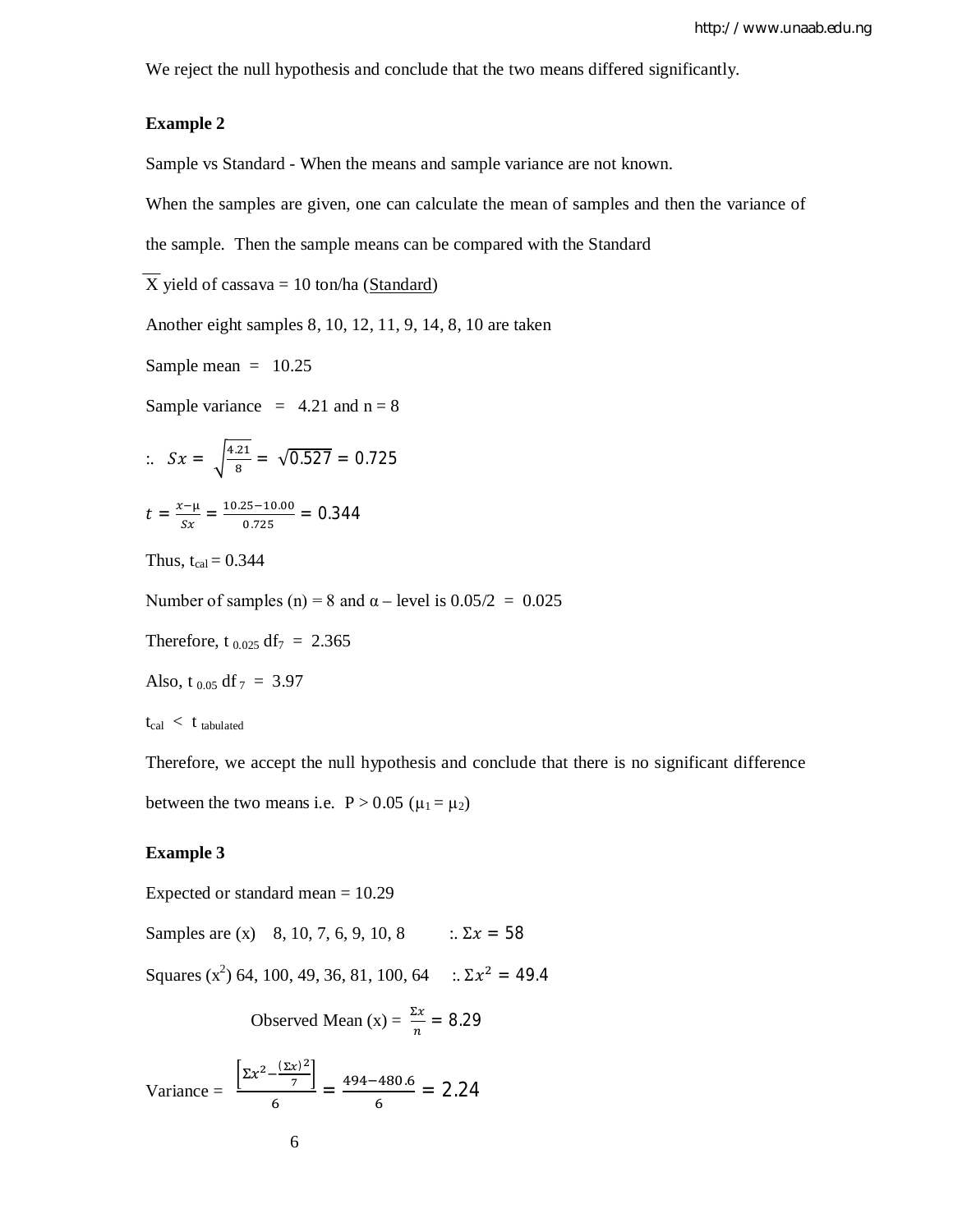http://www.unaab.edu.ng

Standard error =  $\int_{0}^{\delta^2}$  $\frac{\delta^2}{n} = \frac{\delta}{\sqrt{n}}$  $\frac{\delta}{\sqrt{n}} = (2.24)^{\frac{1}{2}} = 0.566$  $t = (10.29 - 8.29)/0.566$  $= 3.54 = t_{cal}$  $t_{\text{tabulated}} = 4.39$ Thus at 5% probability level  $T_{cal} < t_{tab}$ We accept the null hypothesis  $(P> 0.05)$  and conclude that there is no significant difference

between 10.29 and 8.29 i.e  $\mu_1 = \mu_2$ 

#### **The F tests**

F-tests are tests of variances that make use of the ratio of two variances particularly in the analysis of variance (ANOVA) table to determine whether or not two samples come from the same population.

In some instances, standard deviations, are not necessarily the variances, of the samples are used. Thus, F tests can be used to test if two populations have equal variance. i.e they are used to compare variances.

Usually, the larger the F ratio, the greater is the difference between the means that connect the variances.

Assuming that we want to consider an experiment with seven samples using a t test at 0.05 significant level. There will be just 1 in 20 chances of concluding that the samples come from populations with different means when in fact they do not. It will also mean that we shall have 21 ( $7C_2$ ) different comparisons to be able to decide that the two means from the population differ significantly even though in reality they come from the same population.

Therefore the use of F-tests in the analysis of variance is both safer and more efficient. They are used to test the significance of mean squares of different source of variation in the ANOVA tables. In fact, it is good to make use of t-tests only when the Ftests are significant.

F-tests are based on one-tail tests and the test statistic is given as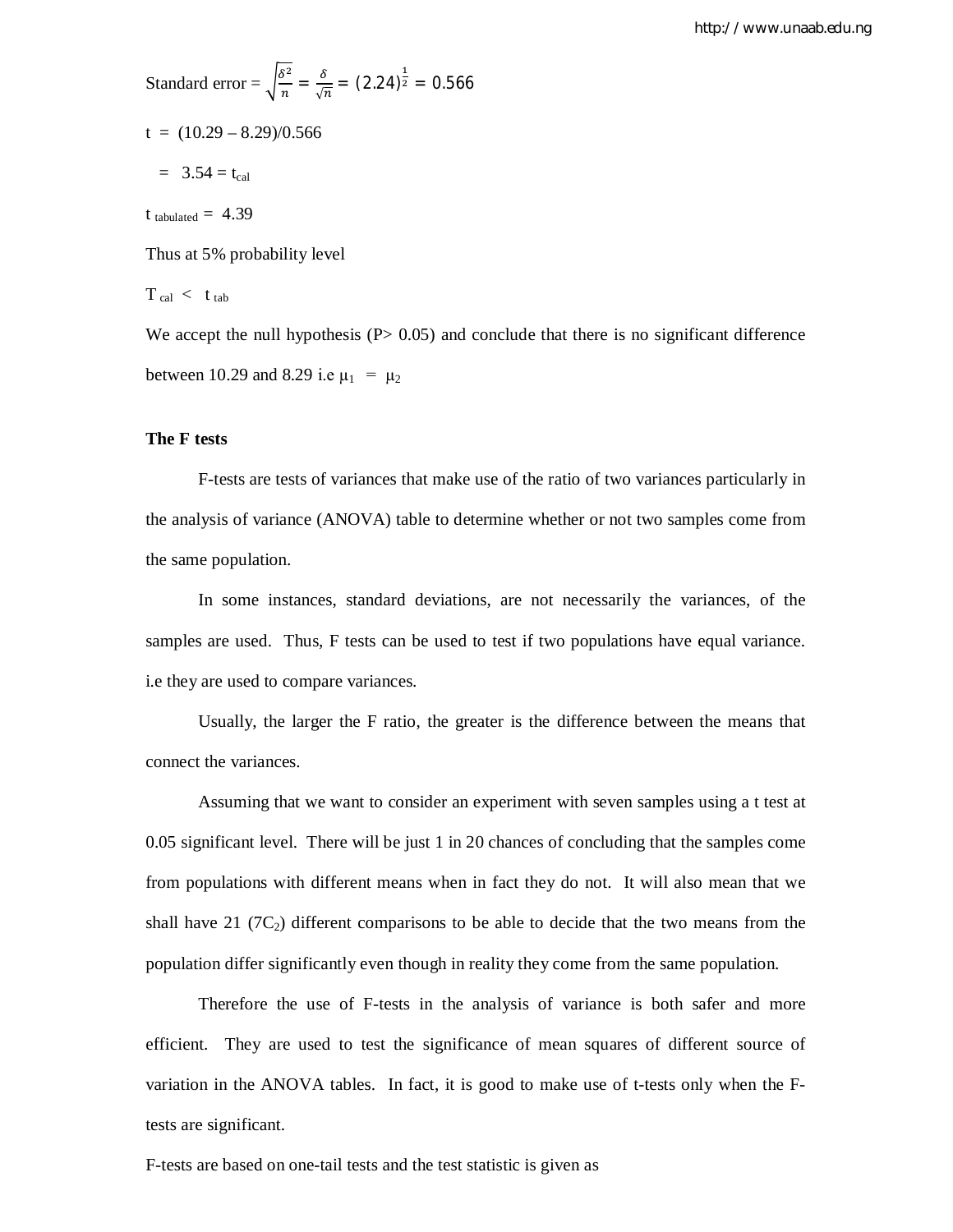$$
F=\frac{\delta_1^2}{\delta_2^2}
$$

Where  $\delta_1^2$  and  $\delta_2^2$  are variances or mean squares.

The table below is a typical ANOVA table involving four genotypes of cowpea in four replicates in a given environment.

| Source      | df | Mean square | Observed F-ratio | <b>Expected F-ratio</b> |
|-------------|----|-------------|------------------|-------------------------|
| Replication | 3  | 2299.25     | 1.43             | 3.86                    |
| Genotype    | 3  | 11024.18    | 6.87             | 3.86                    |
| Error       | 9  | 1605.34     |                  |                         |
| Total       | 15 |             |                  |                         |
|             |    |             |                  |                         |

Note that the mean square (MS) is the ratio of Sum of Square (SS) to the degree of freedom (df).

Thus  $SS = df \times MS$ 

Note also that the expected F-ratio was taken at 5% probability level taking cognizance of the df for genotype in the horizontal part of the F table and df of error in the vertical column.

From the ANOVA table one can conclude that there is significant difference among the four cowpea genotypes because the observed F-ratio is larger than the expected. However, there was no effect of replication suggesting that replications were virtually similar.

# **The chi-square (X<sup>2</sup> ) test**

 $(X^2)$  is used in agriculture to test whether the observed values in an experiment agree with the expected values in a set of quantitative data.

It is also used to test whether the effect of a set of treatment depends on another effect or factor. When used to test treatment effects, there is need to construct a  $2 - way$ contingency table.

Thus,  $X^2$  $=$   $\sum$  (Observed – Expected)<sup>2</sup>

Expected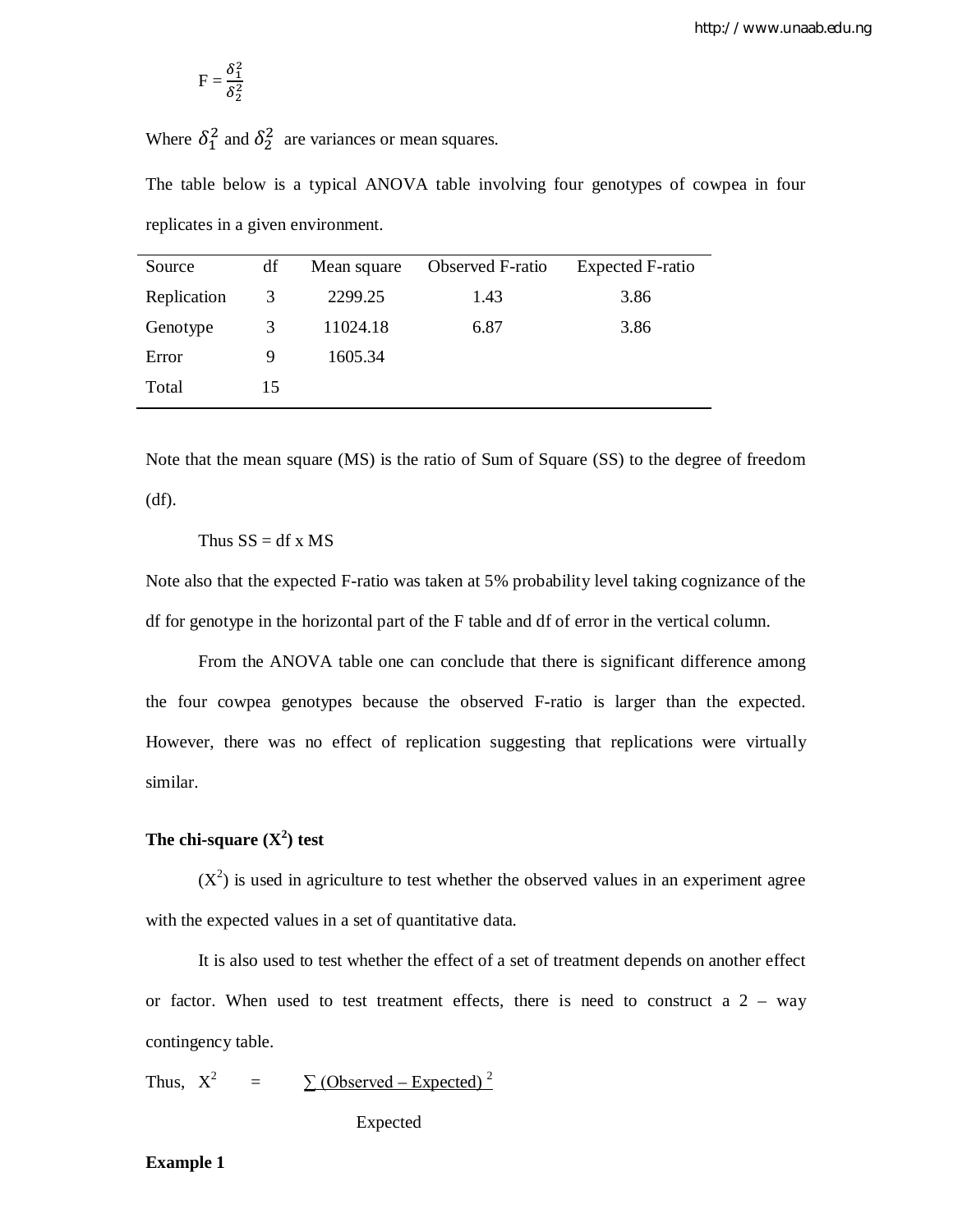A breeder postulates that the phenotypes of the progeny of a certain di hybrid ratio are

9:3:3:1 in the  $F_2$  generations.

Examination of 800 members of the  $F_2$  generation revealed that 439, 168, 133 and 60 values were observed for the four phenotypes. He would suspect linkage if the ratio does not agree with 9:3:3:1.

Ho: Observed value = expected value

Ha : Observed value  $\neq$  expected value

Note that  $n = 4$  and thus, number of phenotypes degree of freedom (df) = 3

 $X^2$  <sub>0.05</sub> df 3 = 7.81 from the table

| Phenotype        | Expected | <b>Observed Number</b> | Expected number $0 - E$ $(0 - E)^2$ |       |     | $(0-E)^{2}/E$ |
|------------------|----------|------------------------|-------------------------------------|-------|-----|---------------|
|                  | ratio    | (O)                    | (E)                                 |       |     |               |
|                  | 9/16     | 439                    | 450                                 | -11   | 121 | 0.27          |
| $\mathbf{2}$     | 3/16     | 168                    | 150                                 | 18    | 324 | 2.16          |
| 3                | 3/16     | 133                    | 150                                 | $-17$ | 289 | 1.93          |
| $\boldsymbol{4}$ | 1/16     | 60                     | 50                                  | $-10$ | 100 | 2.00          |
| (sum)            |          | 800                    | 800                                 |       |     | 6.36          |

$$
X_{\text{cal}}^2 = \sum (0 - E)^2 / E = 6.36
$$

$$
X^2_{\phantom{2}cal} \quad < \quad X^2_{\phantom{2}tab}
$$

$$
X^2_{\ \ \text{tab}} \quad = \qquad \quad \text{7.81}
$$

Since the calculated (observed) chi-square value is less than the tabulated or expected value, one can conclude that there is no significant difference between the observed and expected ratio i.e.

 $H<sub>O</sub>$ : Observed = expected ratio is true

There is no linkage as there has been no deviation from the expected ratio.

| txample |  |
|---------|--|
|---------|--|

| Observe | Expected | $O - E$ | $(O - E)^2$ | $(O - E)^2 / E$ |           |
|---------|----------|---------|-------------|-----------------|-----------|
|         |          |         |             | 5/3             | $= 1.666$ |
| 35      | 30       |         | 25          | 5/6             | $= 0.833$ |
|         |          |         |             |                 |           |
| 60      | 60       |         |             |                 | 2.499     |

 $X^2ob = 2.5$ 

$$
X^2_{tab} = 5.991
$$